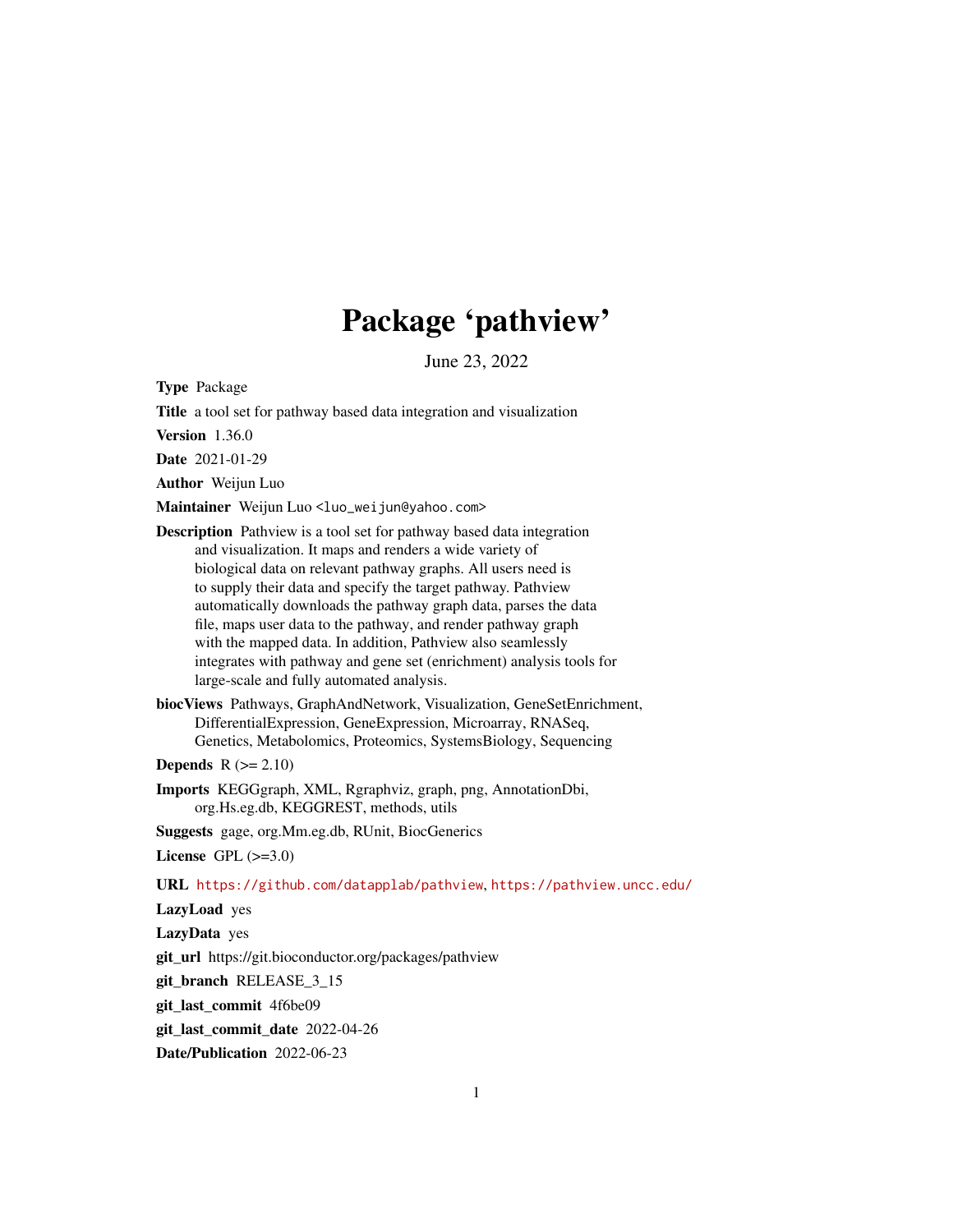## <span id="page-1-0"></span>R topics documented:

| Index | 30             |
|-------|----------------|
|       |                |
|       |                |
|       |                |
|       |                |
|       |                |
|       |                |
|       |                |
|       |                |
|       |                |
|       |                |
|       |                |
|       |                |
|       | $\overline{5}$ |
|       | $\overline{4}$ |
|       |                |
|       |                |

pathview-package *Pathway based data integration and visualization*

### Description

Pathway based data integration and visualization

### Details

| Package<br>Type:<br>Version:<br>1.0<br>2012-12-26<br>Date:<br>License:<br>LazyLoad:<br>ves | Package: | pathview                  |
|--------------------------------------------------------------------------------------------|----------|---------------------------|
|                                                                                            |          |                           |
|                                                                                            |          |                           |
|                                                                                            |          |                           |
|                                                                                            |          | What license is it under? |
|                                                                                            |          |                           |

 $\sim$  An overview of how to use the package, including the most important  $\sim$   $\sim$  functions  $\sim$ 

#### Author(s)

Weijun Luo <luo\_weijun@yahoo.com>

Maintainer: Weijun Luo <luo\_weijun@yahoo.com>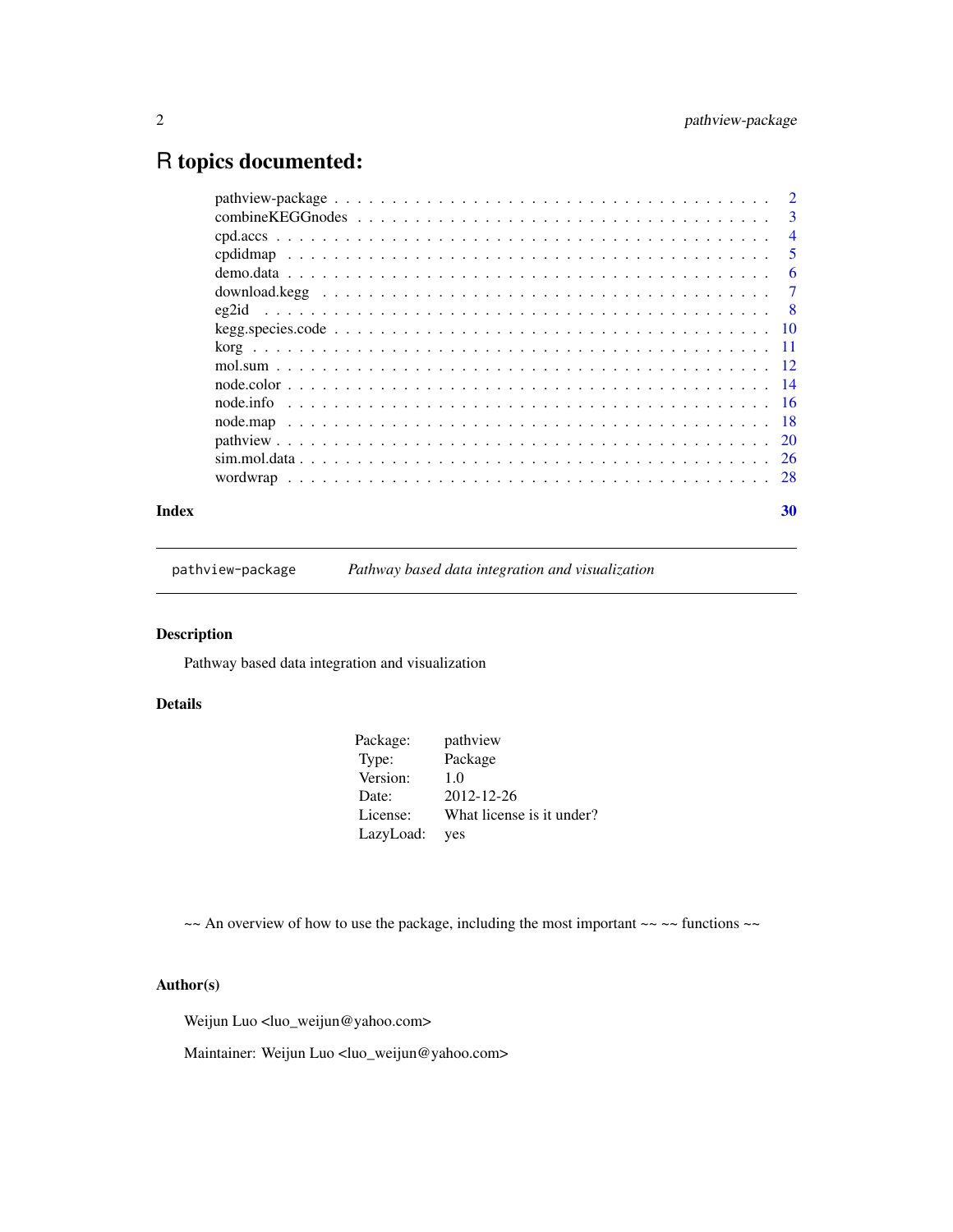#### <span id="page-2-0"></span>References

Luo, W. and Brouwer, C., Pathview: an R/Bioconductor package for pathway based data integration and visualization. Bioinformatics, 2013, 29(14): 1830-1831, doi: 10.1093/bioinformatics/btt285

<span id="page-2-1"></span>combineKEGGnodes *Special treatment of nodes or edges for KEGG pathway rendering*

#### <span id="page-2-2"></span>Description

combineKEGGnodes combines nodes into a group in a KEGG pathway graph. reaction2edge converts reactions into edges in KEGG pathway graph.

#### Usage

```
combineKEGGnodes(nodes, graph, combo.node)
reaction2edge(path, gR)
```
#### Arguments

| nodes      | character, names of the names to be combined.                                |
|------------|------------------------------------------------------------------------------|
| graph, gR  | a object of "graphNEL" class, the graph parsed and converted from KEGG path- |
| path       | way.<br>a object of "KEGGPathway" class, the parsed KEGG pathway.            |
| combo.node | character, the name of result combined node.                                 |

#### Details

combineKEGGnodes not only combines nodes in the graph object, but also corresponding node data in the KEGG pathway object. This function is needed for KEGG-defined group nodes and parsed enzyme groups involved in the same reaction. reaction2edge converts a reaction into 2 consecutive edges between substrate and enzyme and enzyme and product. This function is needed as to faithfully show the compound-enzyme nodes and their interactions in Graphviz-style view of KEGG pathway.

#### Value

The results returned by combineKEGGnodes is a combined graph of "graphNEL" class. The results returned by reaction2edge is a list of 3 elements:  $gR$ , the converted graph ("graphNEL"); edata.new, the new edge data ("KEGGEdge"); ndata.new, the new node data ("KEGGNode").

#### Author(s)

Weijun Luo <luo\_weijun@yahoo.com>

#### References

Luo, W. and Brouwer, C., Pathview: an R/Bioconductor package for pathway based data integration and visualization. Bioinformatics, 2013, 29(14): 1830-1831, doi: 10.1093/bioinformatics/btt285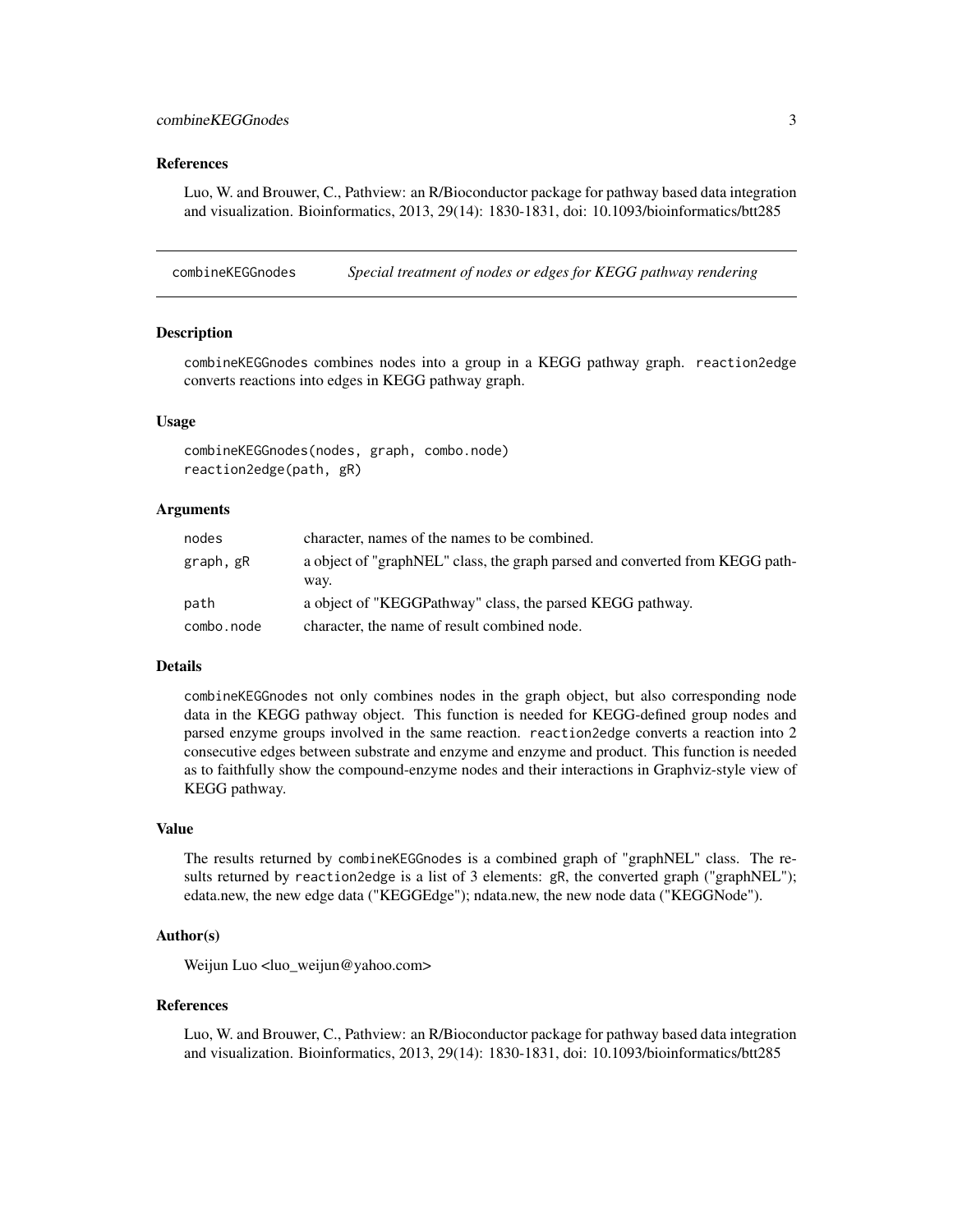#### See Also

[node.info](#page-15-1) the main parser function

cpd.accs *Mapping data between compound or gene IDs and KEGG accessions*

#### Description

Mapping data between compound or gene IDs and KEGG accessions

#### Usage

```
data(cpd.accs)
data(cpd.names)
data(kegg.met)
data(ko.ids)
data(rn.list)
data(gene.idtype.list)
data(gene.idtype.bods)
data(cpd.simtypes)
```
#### Format

cpd.accs is a data frame with 30054 observations on the following 4 variables. cpd.names is a data frame with 12314 observations on the following 5 variables. kegg.met is a character matrix of 694 rows and 3 columns. ko.ids is a character vector 8511 KEGG ortholog gene IDs, as used in KEGG ortholog pathways. rn.list is a namedlist of 21 vectors. Each vector records the row numbers for one of 21 dfferent compound ID types in cpd.accs data.frame. gene.idtype.list is a character vector of 13 common gene, transcript or protein ID types. Note some ID types are species specific, for example TAIR or ORF. gene.idtype.bods is a list of character vectors ofcommon gene, transcript or protein ID types for the 19 major research species in bods. Each element corresponds to a species. cpd.simtypes is a character vector of 7 common compound related ID types, each of them has over 1000 unique entries. Hence these ID types are good for generating simulation compound data.

#### Source

ftp://ftp.ebi.ac.uk/pub/databases/chebi/Flat\_file\_tab\_delimited/ http://www.genome.jp/kegg-bin/get\_htext?br08001.keg

#### Examples

```
data(cpd.accs)
data(rn.list)
names(rn.list)
cpd.accs[rn.list[[1]][1:4],]
lapply(rn.list[1:4], function(rn) cpd.accs[rn[1:4],])
data(kegg.met)
head(kegg.met)
```
<span id="page-3-0"></span>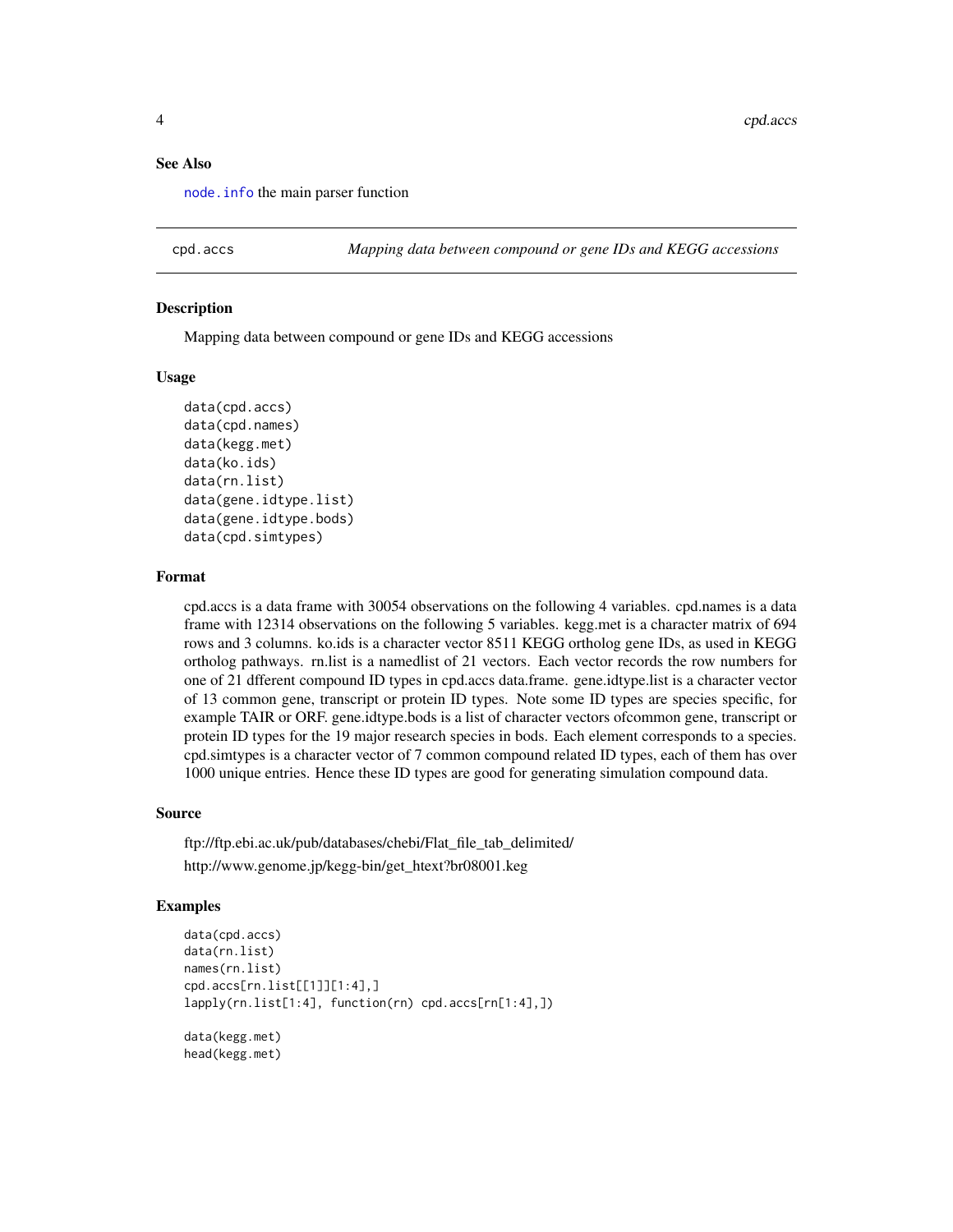<span id="page-4-0"></span>

#### <span id="page-4-1"></span>Description

These auxillary compound ID mappers connect KEGG compound/glycan/drug accessions to compound names/synonyms and other commonly used compound-related IDs.

#### Usage

```
cpdidmap(in.ids, in.type, out.type)
cpd2kegg(in.ids, in.type)
cpdkegg2name(in.ids, in.type = c("KEGG", "KEGG COMPOUND accession")[1])
cpdname2kegg(in.ids)
```
#### Arguments

| in.ids   | character, input IDs to be mapped.                                                                                                                                                                                                                                                                  |
|----------|-----------------------------------------------------------------------------------------------------------------------------------------------------------------------------------------------------------------------------------------------------------------------------------------------------|
| in.type  | character, the input ID type, needs to be either "KEGG" (including compound,<br>glycan and durg) or one of the compound-related ID types used in CHEMBL<br>database. For a full list of the CHEMBL IDs, do data $(rn.list)$ ; names $(rn.list)$ .<br>For cpdkegg2name), default in type $=$ "KEGG". |
| out.type | character, the output ID type, needs to be either "KEGG" (including compound/glycan/durg)<br>or one of the compound-related ID types used in CHEMBL database. For a full<br>list of the CHEMBL IDs, do data(rn.list); names(rn.list).                                                               |

#### Details

character, the output ID type, needs to be either "KEGG" or one of the compound-related ID types used in CHEMBL database. For a full list of the CHEMBL IDs, do data(rn.list); names(rn.list).

KEGG has its own compound ID system, including compound (glycan/durg) accessions. Therefore, all compound data need to be mapped to KEGG accessions when working with KEGG pathways. Function cpd2kegg does this mapping by calling cpdname2kegg or cpdidmap. On the other hand, we frequently want to check or show compound full names or other commonly used IDs instead of the less informative KEGG accessions when working with KEGG compound nodes, Functions cpdkegg2name and cpdidmap do this reverse mapping. These functions are written as part of the Pathview mapper module, they are equally useful for other compound ID or data mapping tasks. The use of these functions depends on a few data objects: "cpd.accs", "cpd.names", "keg.met" and "rn.list", which are included in this package. To access them, use data() function.

#### Value

a 2-column character matrix recording the mapping between input IDs to the target ID type.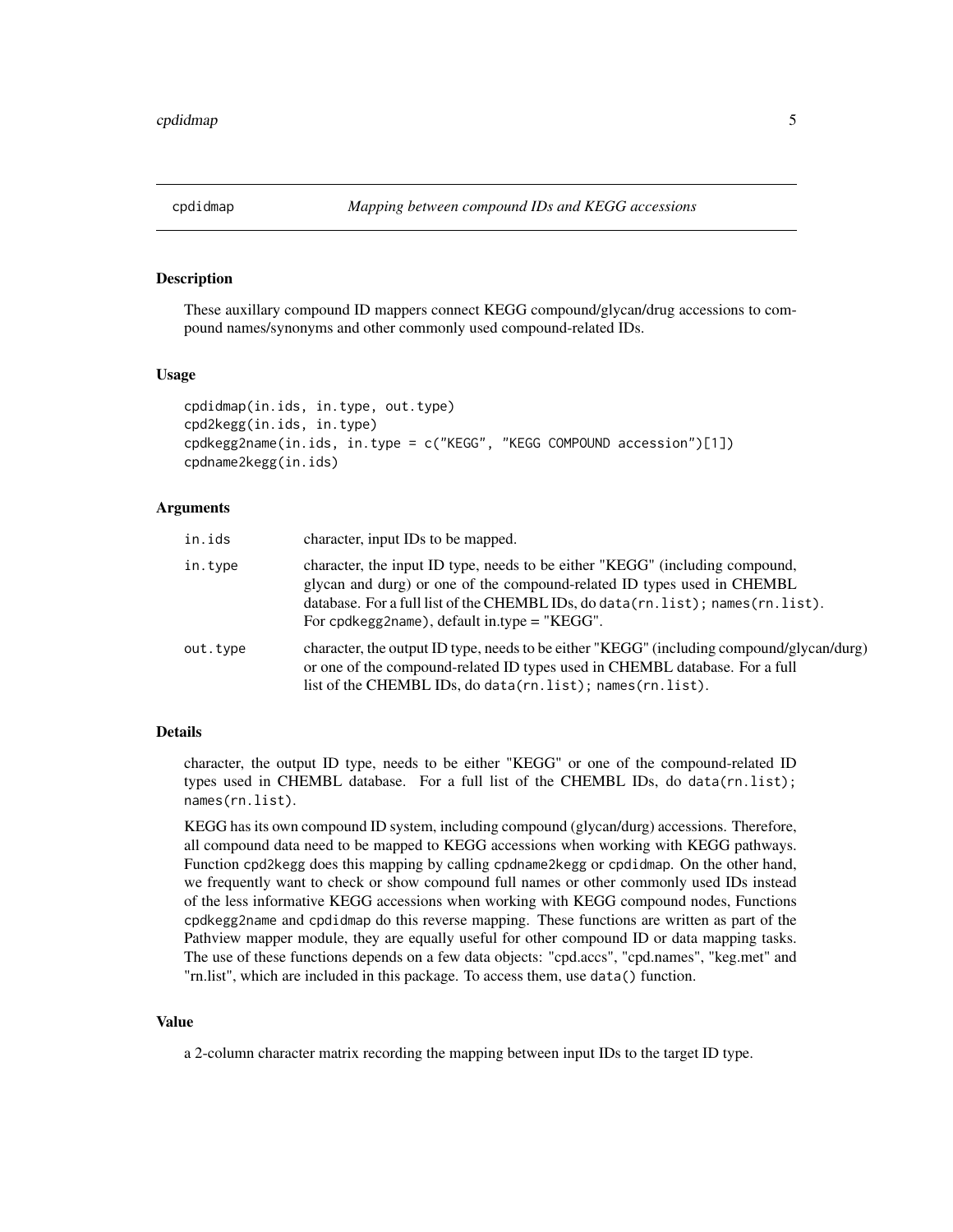#### <span id="page-5-0"></span>Author(s)

Weijun Luo <luo\_weijun@yahoo.com>

#### References

Luo, W. and Brouwer, C., Pathview: an R/Bioconductor package for pathway based data integration and visualization. Bioinformatics, 2013, 29(14): 1830-1831, doi: 10.1093/bioinformatics/btt285

#### See Also

[eg2id](#page-7-1) and [id2eg](#page-7-2) the auxillary gene ID mappers, [mol.sum](#page-11-1) the auxillary molecular data mapper, [node.map](#page-17-1) the node data mapper function.

#### Examples

```
data(cpd.simtypes)
#generate simulated compound data named with non-KEGG ("CAS Registry Number")IDs
cpd.cas <- sim.mol.data(mol.type = "cpd", id.type = cpd.simtypes[2],
   nmol = 10000)
#construct map between non-KEGG ID and KEGG ID ("KEGG COMPOUND accession")
id.map.cas <- cpdidmap(in.ids = names(cpd.cas), in.type = cpd.simtypes[2],
   out.type = "KEGG COMPOUND accession")
#Map molecular data onto standard KEGG IDs
cpd.kc <- mol.sum(mol.data = cpd.cas, id.map = id.map.cas)
#check the results
head(cpd.cas)
head(id.map.cas)
head(cpd.kc)
#map KEGG ID to compound name
cpd.names=cpdkegg2name(in.ids=id.map.cas[,2])
```
head(cpd.names)

demo.data *Data for demo purpose*

#### **Description**

demo.paths includes pathway ids and optimal plotting parameters when calling pathview.

GSE16873 is a breast cancer study (Emery et al, 2009) downloaded from Gene Expression Omnibus (GEO). Dataset gse16873 is pre-processed using FARMS method and includes 6 patient cases, each with HN (histologically normal) and DCIS (ductal carcinoma in situ) RMA samples. The same dataset is also used in gage package. Dataset gse16873.d includes the gene expression changes of two pairs of DCIS vs HN samples.

paths.hsa includes the full list of human pathway ID/names from KEGG.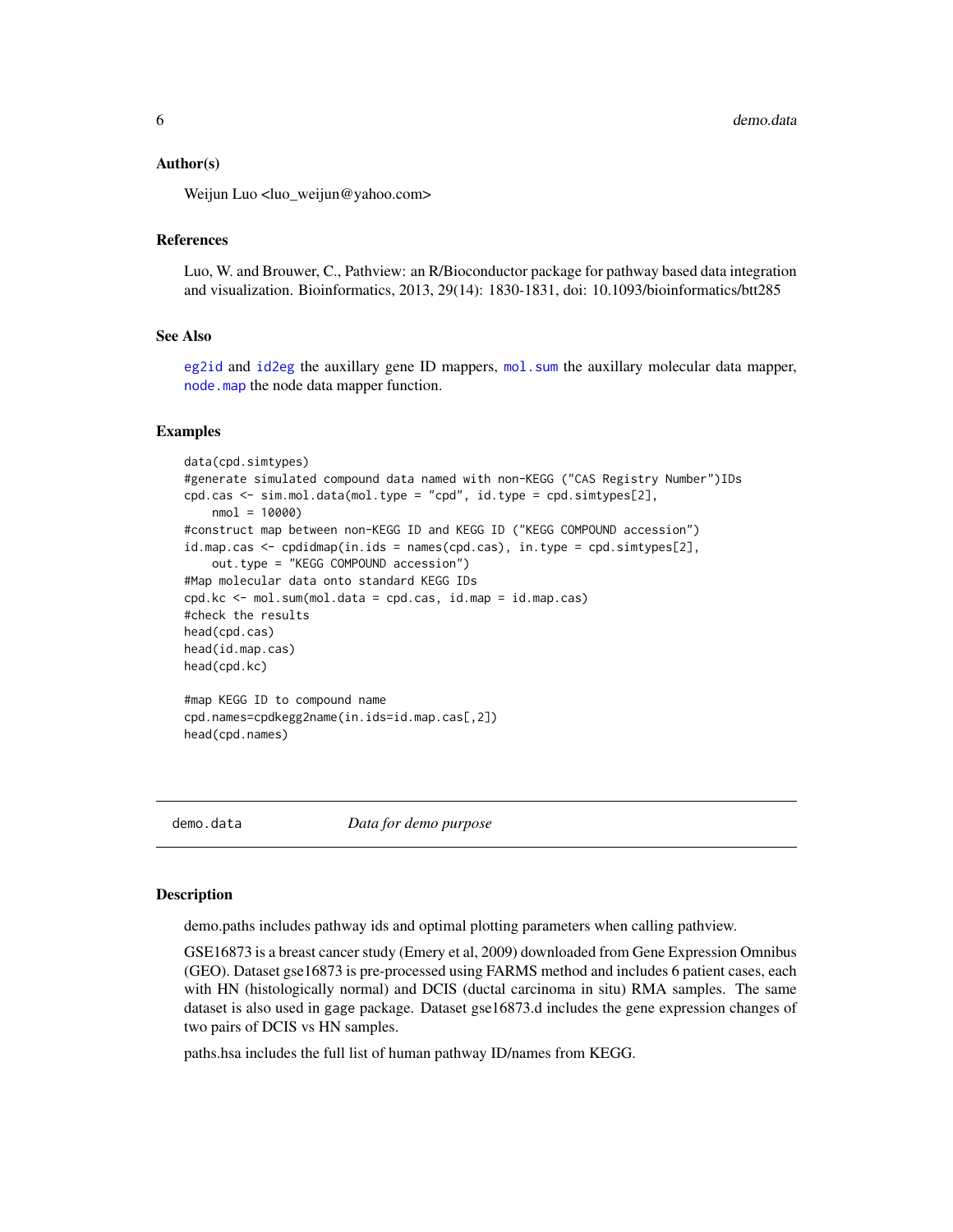#### <span id="page-6-0"></span>download.kegg 7

#### Usage

```
data(demo.paths)
data(gse16873.d)
data(paths.hsa)
```
#### Format

demo.paths is a named list with ids and plotting parameters for 3 pathways. For details do: data(demo.paths); demo.paths

gse16873.d is a numeric matrix with over 10000 rows (genes) and 2 columns (samples). For details do: data(gse16873.d); str(gse16873.d).

paths.hsa is a named vector mapping KEGG pathway ID to human pathway names.

#### Source

http://www.ncbi.nlm.nih.gov/geo/query/acc.cgi?acc=GSE16873

<span id="page-6-1"></span>download.kegg *Download KEGG pathway graphs and associated KGML data*

#### Description

This is the downloader function for KEGG pathways, automatically download graph images and associated KGML data.

#### Usage

```
download.kegg(pathway.id = "00010", species = "hsa", kegg.dir = ".",
file.type=c("xml", "png"))
```
#### Arguments

| pathway.id | character, 5-digit KEGG pathway IDs. Default pathway.id="00010".                                                                                                                                                                                                             |
|------------|------------------------------------------------------------------------------------------------------------------------------------------------------------------------------------------------------------------------------------------------------------------------------|
| species    | character, either the KEGG code, scientific name or the common name of the<br>target species. When KEGG ortholog pathway is considered, species="ko".<br>Default species="hsa", it is equivalent to use either "Homo sapiens" (scientific<br>name) or "human" (common name). |
| kegg.dir   | character, the directory of KEGG pathway data file (.xml) and image file (.png).<br>Default kegg.dir="." (current working directory).                                                                                                                                        |
| file.type  | character, the file type(s) to be downloaded, either KEGG pathway data file<br>(xml) or image file (png). Default include both types.                                                                                                                                        |

#### Details

Species can be specified as either kegg code, scientific name or the common name. Scientific name and the common name are always mapped to kegg code first. Length of species should be either 1 or the same as pathway.id, if not, the same set of pathway.id will be applied to all species.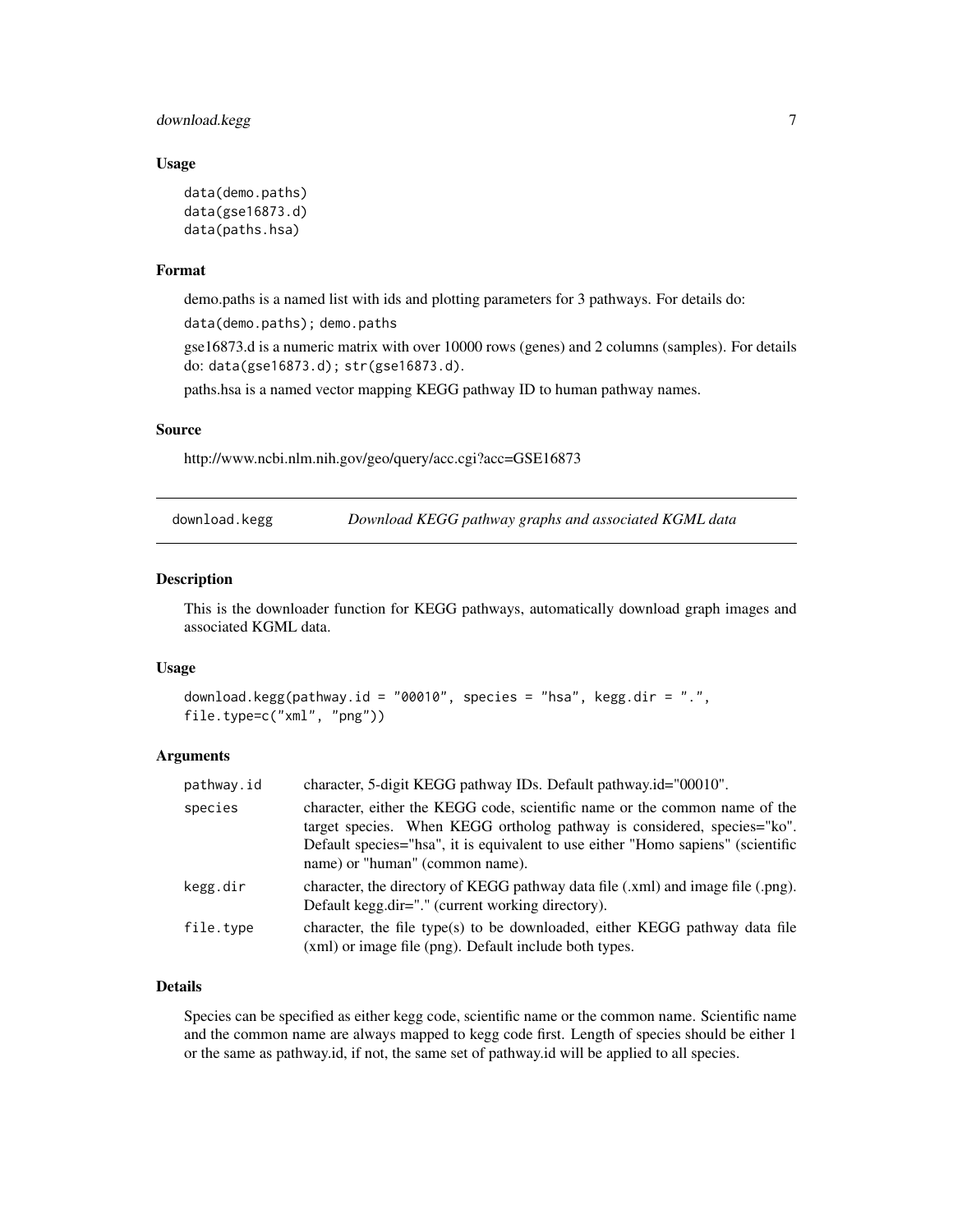#### <span id="page-7-0"></span>Value

a named character vector, either "succeed" or "failed", indicating the download status of corresponding pathways.

#### Author(s)

Weijun Luo <luo\_weijun@yahoo.com>

#### References

Luo, W. and Brouwer, C., Pathview: an R/Bioconductor package for pathway based data integration and visualization. Bioinformatics, 2013, 29(14): 1830-1831, doi: 10.1093/bioinformatics/btt285

#### See Also

[pathview](#page-19-1) the main function, [node.info](#page-15-1) the parser,

#### Examples

```
data(demo.paths)
sel.2paths=demo.paths$sel.paths[1:2]
download.kegg(pathway.id = sel.2paths, species = "hsa")
#pathway files should be downloaded into current working directory
```
<span id="page-7-1"></span>

eg2id *Mapping between different gene ID and annotation types*

#### <span id="page-7-2"></span>Description

These auxillary gene ID mappers connect different gene ID or annotation types, especially they are used to map Entrez Gene ID to external gene, transcript or protein IDs or vise versa.

#### Usage

```
eg2id(eg, category = gene.idtype.list[1:2], org = "Hs", pkg.name = NULL,
...)
id2eg(id, category = gene.idtype.list[1], org = "Hs", pkg.name = NULL, ...)geneannot.map(in.ids, in.type, out.type, org="Hs", pkg.name=NULL,
unique.map=TRUE, na.rm=TRUE, keep.order=TRUE)
```
#### Arguments

| eg     | character, input Entrez Gene IDs.                                                                                |
|--------|------------------------------------------------------------------------------------------------------------------|
| ids    | character, input gene/transcript/protein IDs to be converted to Entrez Gene IDs.                                 |
| in.ids | character, input gene/transcript/protein IDs to be converted or mapped to other<br>Gene IDs or annotation types. |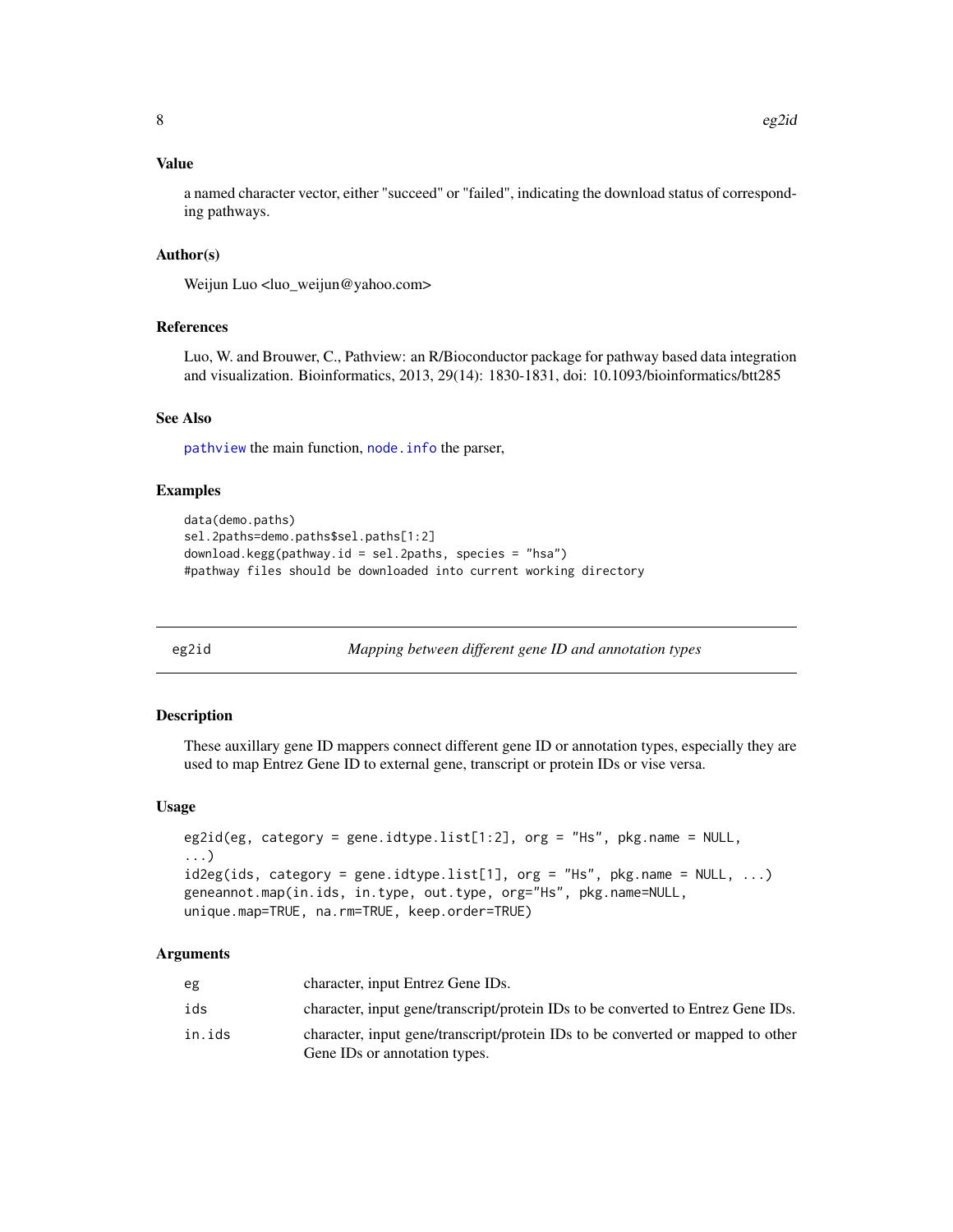| category   | character, for eg2id the output ID types to map from Entrez Gene, d to be<br>c("SYMBOL", "GENENAME"); for id2eg, the input ID type to be mapped<br>to Entrez Gene, default to be "SYMBOL".                                                                                                                                                                                                                                                 |
|------------|--------------------------------------------------------------------------------------------------------------------------------------------------------------------------------------------------------------------------------------------------------------------------------------------------------------------------------------------------------------------------------------------------------------------------------------------|
| in.type    | character, the input gene/transcript/protein ID type to be mapped or converted<br>to other ID/annotation types.                                                                                                                                                                                                                                                                                                                            |
| out.type   | character, the output gene/transcript/protein ID type to be mapped or converted<br>to other ID/annotation types.                                                                                                                                                                                                                                                                                                                           |
| org        | character, the two-letter abbreviation of organism name, or KEGG species code,<br>or the common species name, used to determine the gene annotation package.<br>For all potential values check: data(bods); bods. Default org="Hs", and can<br>also be "hsa" or "human" (case insensitive). Only effective when pkg.name is<br>not NULL.                                                                                                   |
| pkg.name   | character, name of the gene annotation package. This package should be one<br>of the standard annotation packages from Bioconductor, such as "org. Hs.eg.db".<br>Check data(bods); bods for a full list of standard annotation packages. You<br>may also use your custom annotation package built with AnnotationDbi, the<br>Bioconductor Annotation Database Interface. Default pkg.name=NULL, hence<br>argument org should be specified. |
| unique.map | logical, whether to combine multiple entries mapped to the same input ID as a<br>single entry (separted by "; "). Default unique.map=TRUE.                                                                                                                                                                                                                                                                                                 |
| na.rm      | logical, whether to remove the lines where input ID is not mapped (NA for<br>mapped entries). Default na.rm=TRUE.                                                                                                                                                                                                                                                                                                                          |
| keep.order | logical, whether to keep the original input order even with all unmapped input<br>IDs. Default keep.order=TRUE.                                                                                                                                                                                                                                                                                                                            |
| .          | other arguments to be passed to geneannot.map function.                                                                                                                                                                                                                                                                                                                                                                                    |

#### Details

KEGG uses Entrez Gene ID as its standard gene ID. Therefore, all gene data need to be mapped to Entrez Genes when working with KEGG pathways. Function id2eg does this mapping. On the other hand, we frequently want to check or show gene symbols or full names instead of the less informative Entrez Gene ID when working with KEGG gene nodes, Function eg2id does this reverse mapping. Both id2eg and eg2id are wrapper functions of geneannot.map function. The latter can be used to map between a range of major gene/transcript/protein IDs or annotation types, not just Entrez Gene ID. These functions are written as part of the Pathview mapper module, they are equally useful for other gene ID or data mapping tasks. The use of these functions depends on gene annotation packages like "org.Hs.eg.db", which are Bioconductor standard. IFf no such packages not available for your interesting organisms, you may build one with Bioconductor AnnotationDbi package.

#### Value

a 2- or multi-column character matrix recording the mapping between input IDs to the target ID type(s).

#### Author(s)

Weijun Luo <luo\_weijun@yahoo.com>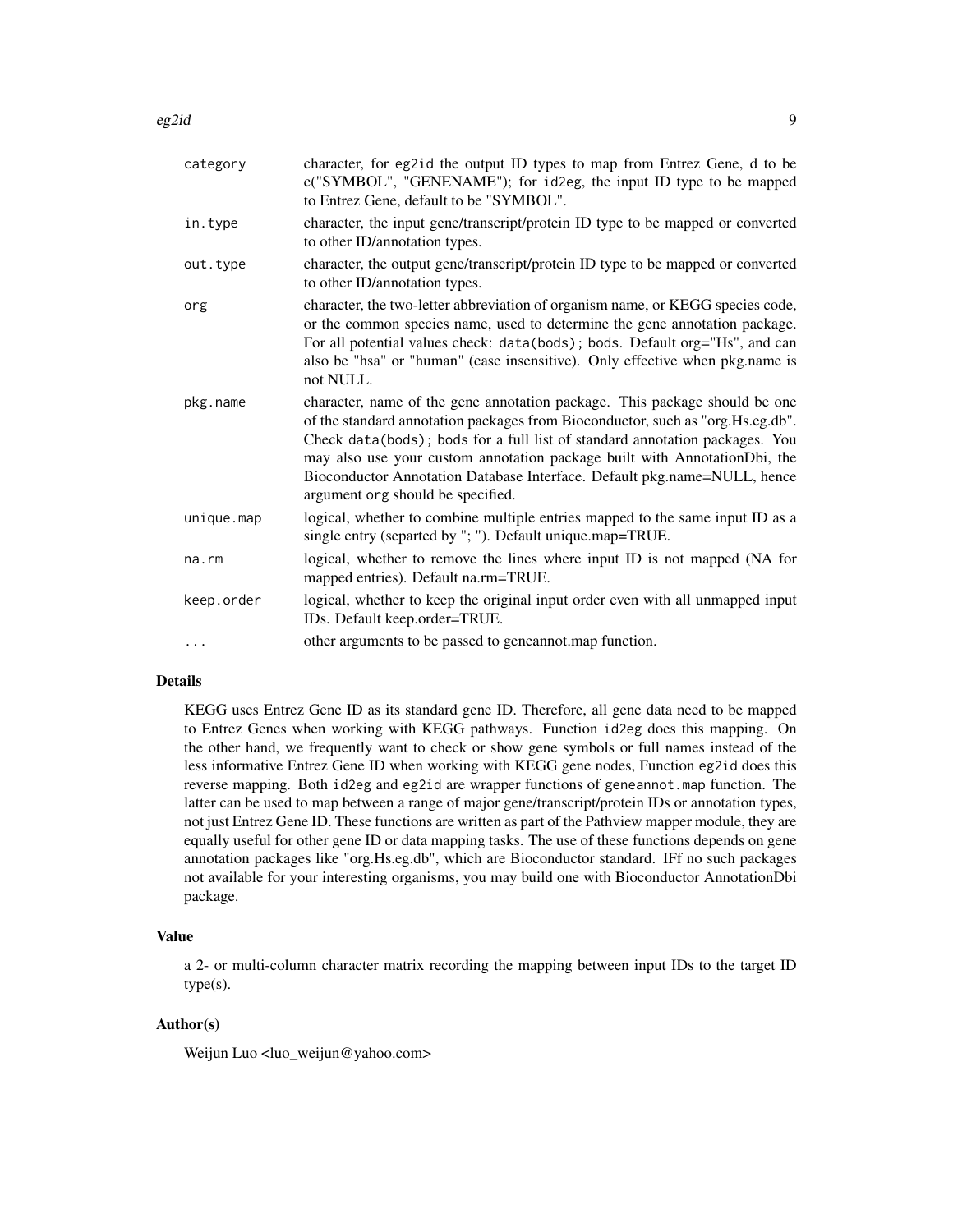#### <span id="page-9-0"></span>References

Luo, W. and Brouwer, C., Pathview: an R/Bioconductor package for pathway based data integration and visualization. Bioinformatics, 2013, 29(14): 1830-1831, doi: 10.1093/bioinformatics/btt285

#### See Also

[cpd2kegg](#page-4-1) etc the auxillary compound ID mappers, [mol.sum](#page-11-1) the auxillary molecular data mapper, [node.map](#page-17-1) the node data mapper function.

#### Examples

```
data(gene.idtype.list)
#generate simulated gene data named with non-KEGG/Entrez gene IDs
gene.ensprot <- sim.mol.data(mol.type = "gene", id.type = gene.idtype.list[4],
   nmol = 50000)
#construct map between non-KEGG ID and KEGG ID (Entrez gene)
id.map.ensprot <- id2eg(ids = names(gene.ensprot),
    category = gene.idtype.list[4], org = "Hs")
#Map molecular data onto Entrez Gene IDs
gene.entrez <- mol.sum(mol.data = gene.ensprot, id.map = id.map.ensprot)
#check the results
head(gene.ensprot)
head(id.map.ensprot)
head(gene.entrez)
#map Entrez Gene to Gene Symbol and Name
eg.symbname=eg2id(eg=id.map.ensprot[,2])
#entries with more than 1 Entrez Genes are not mapped
head(eg.symbname)
#not run: map between other ID types for other species
#ath.tair=sim.mol.data(id.type="tair", species="ath", nmol=1000)
#data(gene.idtype.bods)
#gid.map <-geneannot.map(in.ids=names(ath.tair)[rep(1:100,each=2)],
#in.type="tair", out.type=gene.idtype.bods$ath[-1], org="At")
#gid.map1 <-geneannot.map(in.ids=names(ath.tair)[rep(1:100,each=2)],
#in.type="tair", out.type=gene.idtype.bods$ath[-1], org="At",
#unique.map=F, keep.order=F)
#str(gid.map)
#str(gid.map1)
```
kegg.species.code *Mapping species name to KEGG code*

#### Description

This function maps species name to KEGG code.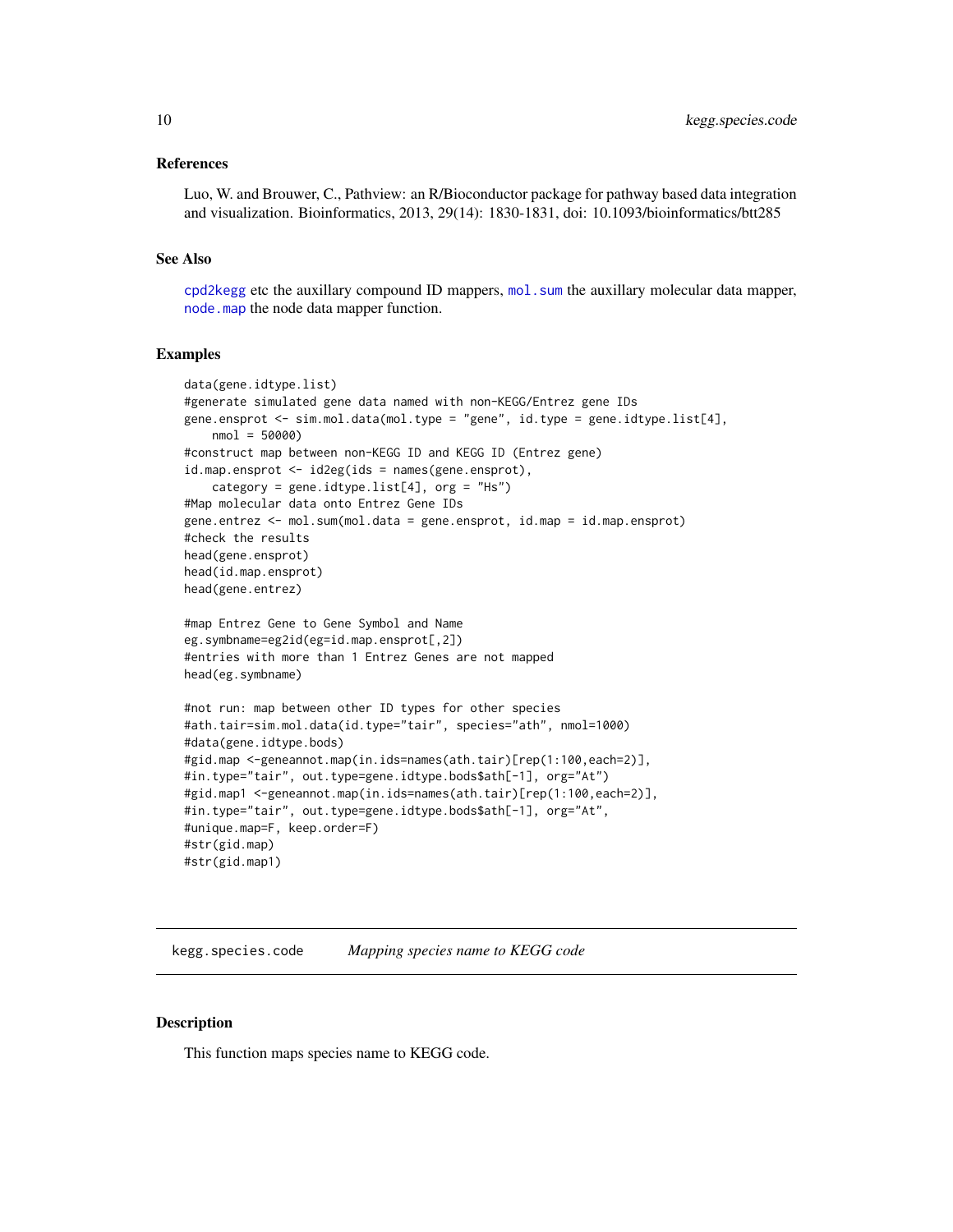#### <span id="page-10-0"></span>korg tidak korga kontrollerin adalah sebagai dan kerajaan dan kerajaan dan kerajaan dan kerajaan dan kerajaan <br>Perangan dan kerajaan dalam kerajaan dalam kerajaan dalam kerajaan dalam kerajaan dalam kerajaan dalam kerajaa

#### Usage

kegg.species.code(species = "hsa", na.rm = FALSE, code.only = TRUE)

#### Arguments

| species   | character, either the KEGG code, scientific name or the common name of the<br>target species. Default species="hsa", it is equivalent to use either "Homo sapi- |
|-----------|-----------------------------------------------------------------------------------------------------------------------------------------------------------------|
|           | ens" (scientific name) or "human" (common name).                                                                                                                |
| na.rm     | logical, should unmapped entris be removed. Default na.rm = FALSE.                                                                                              |
| code.only | logical, whether to extract KEGG species code only or with gene ID usage info<br>too. Default, code.only = TRUE.                                                |

#### Value

a character vector of mapped KEGG code of species.

#### Author(s)

Weijun Luo <luo\_weijun@yahoo.com>

#### References

Luo, W. and Brouwer, C., Pathview: an R/Bioconductor package for pathway based data integration and visualization. Bioinformatics, 2013, 29(14): 1830-1831, doi: 10.1093/bioinformatics/btt285

#### See Also

[korg](#page-10-1) the species and KEGG code mapping data, [cpd2kegg](#page-4-1) etc the auxillary compound ID mappers, [download.kegg](#page-6-1) the downloader function.

#### Examples

```
species=c("ptr", "Mus musculus", "dog", "happ")
kcode=kegg.species.code(species = species, na.rm = FALSE)
print(kcode)
```
<span id="page-10-1"></span>

Mapping data on KEGG species code and corresponding Bioconduc*tor gene annotation package*

#### Description

Data on KEGG species, including taxonomy IDs, KEGG code, scientific name, common name, corresponding gene ID types, and gene annotation package names in Bioconductor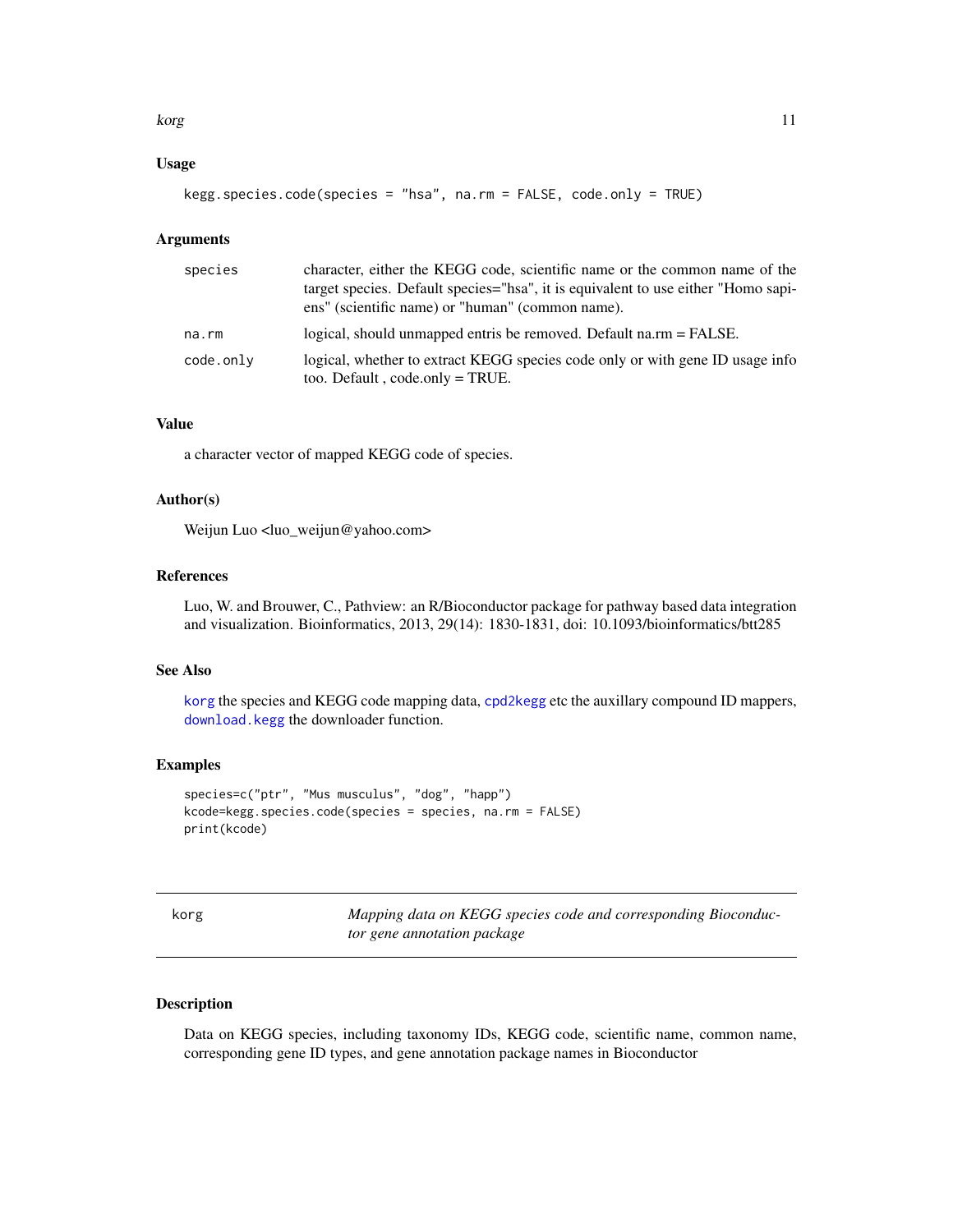#### Usage

```
data(korg)
data(bods)
```
#### Format

korg is a character matrix of ~4800 rows and 10 columns. First 5 columns are KEGG and NCBI taxonomy IDs, KEGG species code, scientific name and common name, followed columns on gene ID types used for each species: entrez.gnodes ("1" or "0", whether EntrezGene is the default gene ID) and representative KEGG gene ID, NCBI or Entrez Gene ID, NCBI protein and Uniprot ID. Note korg includes 4800 KEGG species (as of 06/2017), in the meantime, an updated version of korg is now checked out from Pathview Web server each time pathview package is loaded.

bods is a character matrix of 19 rows and 3 columns on the mapping between gene annotation package names in Bioconductor, common name and KEGG code of most common research species.

#### Source

http://www.genome.jp/kegg-bin/get\_htext?br08601.keg

http://bioconductor.org/packages/release/BiocViews.html#\_\_\_OrgDb

#### Examples

data(korg) data(bods) head(korg) head(bods)

<span id="page-11-1"></span>mol.sum *Mapping and summation of molecular data onto standard IDs*

#### **Description**

Molecular data like gene or metabolite data are frequently annotated by various types of IDs. This function maps and summarize molecular data onto standard gene or compound IDs. It would be straightforward to integrate, analyze or visualize the "standardized" data with pathways or functional categories.

#### Usage

```
mol.sum(mol.data, id.map, gene.annotpkg = "org.Hs.eg.db", sum.method =
c("sum", "mean", "median", "max", "max.abs", "random")[1])
```
<span id="page-11-0"></span>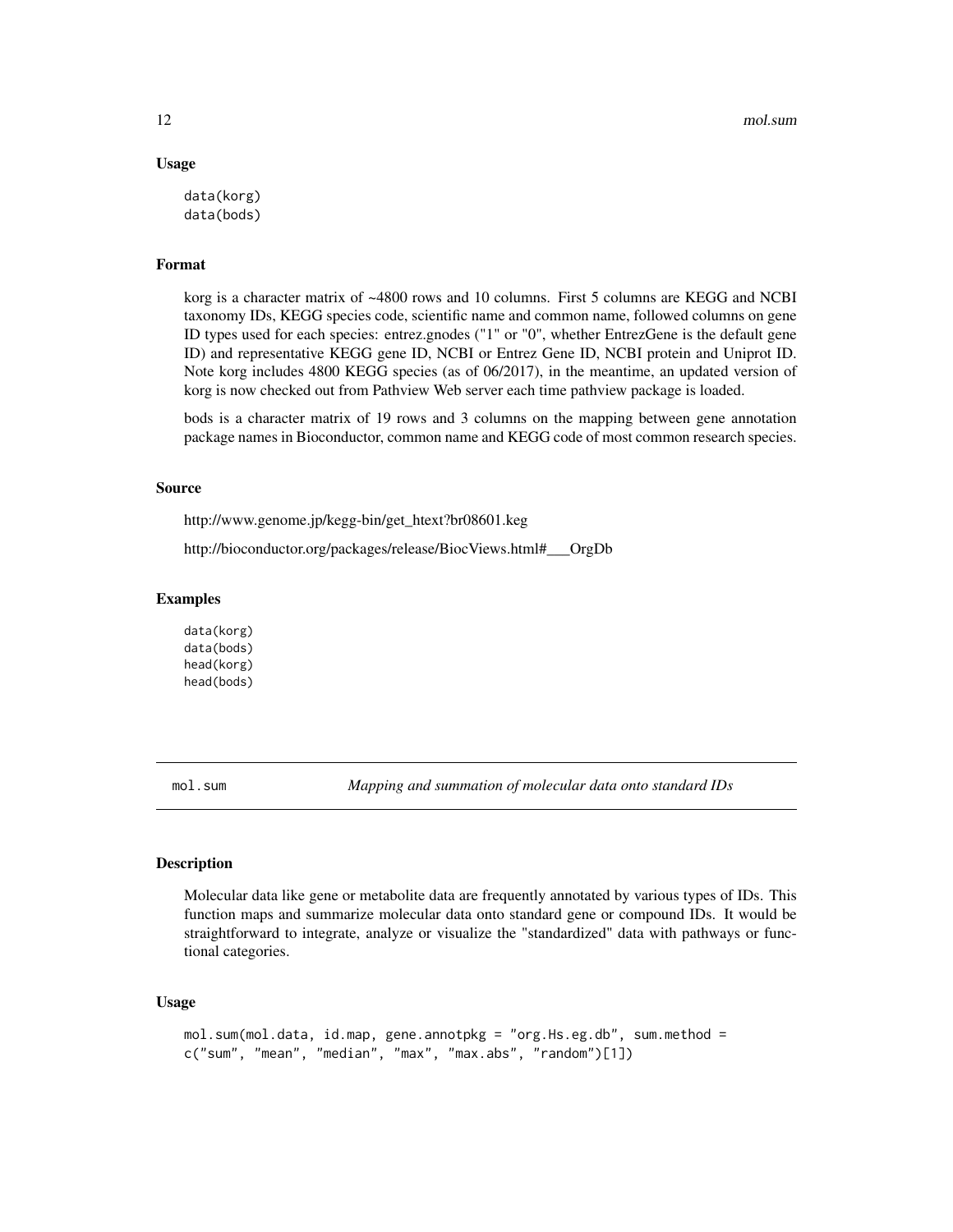#### <span id="page-12-0"></span>mol.sum and the contract of the contract of the contract of the contract of the contract of the contract of the contract of the contract of the contract of the contract of the contract of the contract of the contract of th

#### Arguments

| mol.data      | Either vector (single sample) or a matrix-like data (multiple sample). Vector<br>should be numeric with molecule IDs as names or it may also be character of<br>molecule IDs. Character vector is treated as discrete or count data. Matrix-<br>like data structure has molecules as rows and samples as columns. Row names<br>should be molecule IDs. Default mol.data=NULL. This argument is equivalent<br>to gene.data or cpd.data in the pathview function. Check pahtview function for<br>more information. |
|---------------|------------------------------------------------------------------------------------------------------------------------------------------------------------------------------------------------------------------------------------------------------------------------------------------------------------------------------------------------------------------------------------------------------------------------------------------------------------------------------------------------------------------|
| id.map        | a two-column character matrix, giving the mapping between molecular IDs used<br>in mol. data and taget/standard molecular IDs. Then mol. data are gene data,<br>id. map may also be a character specifying the type of IDs used in mol.data.<br>The two-column mapping matrix will be generated automatically.                                                                                                                                                                                                   |
| gene.annotpkg | character, name of the gene annotation package. This package should be one<br>of the standard annotation packages from Bioconductor, such as "org. Hs.eg.db"<br>(default). Check data(bods); bods for a full list of standard annotation pack-<br>ages. You may also use your custom annotation package built with Annota-<br>tionDbi, the Bioconductor Annotation Database Interface. Only effective when<br>mol. data are gene. data and id. map gives the ID type being used.                                 |
| sum.method    | character, the method name to calculate node summary given that multiple genes<br>or compounds are mapped to it. Poential options include "sum", "mean", "me-<br>dian", "max", "max.abs" and "random". Default sum.method="sum".                                                                                                                                                                                                                                                                                 |

#### Details

This function is called in pathview main function when gene.idtype or cpd.idtype is not the standard type, so that the molecular data can be mapped and summarized onto standard IDs. This is needed for further mapping to KEGG pathways. The same standard ID mapping is needed when carry out pathway or functional analysis on molecular data, which are labeled by non-standard (or alien) IDs or probe names, like in most of the microarray or metabolomics datasets. In other words, function mol.sum can be useful in all these situations.

#### Value

a numeric vector or matrix. Its dimensionality is the same as the input mol.data except row names are standard molecular IDs.

#### Author(s)

Weijun Luo <luo\_weijun@yahoo.com>

#### References

Luo, W. and Brouwer, C., Pathview: an R/Bioconductor package for pathway based data integration and visualization. Bioinformatics, 2013, 29(14): 1830-1831, doi: 10.1093/bioinformatics/btt285

#### See Also

[node.map](#page-17-1) the node data mapper function. [id2eg](#page-7-2), [cpd2kegg](#page-4-1) etc the auxillary molecular ID mappers, [pathview](#page-19-1) the main function,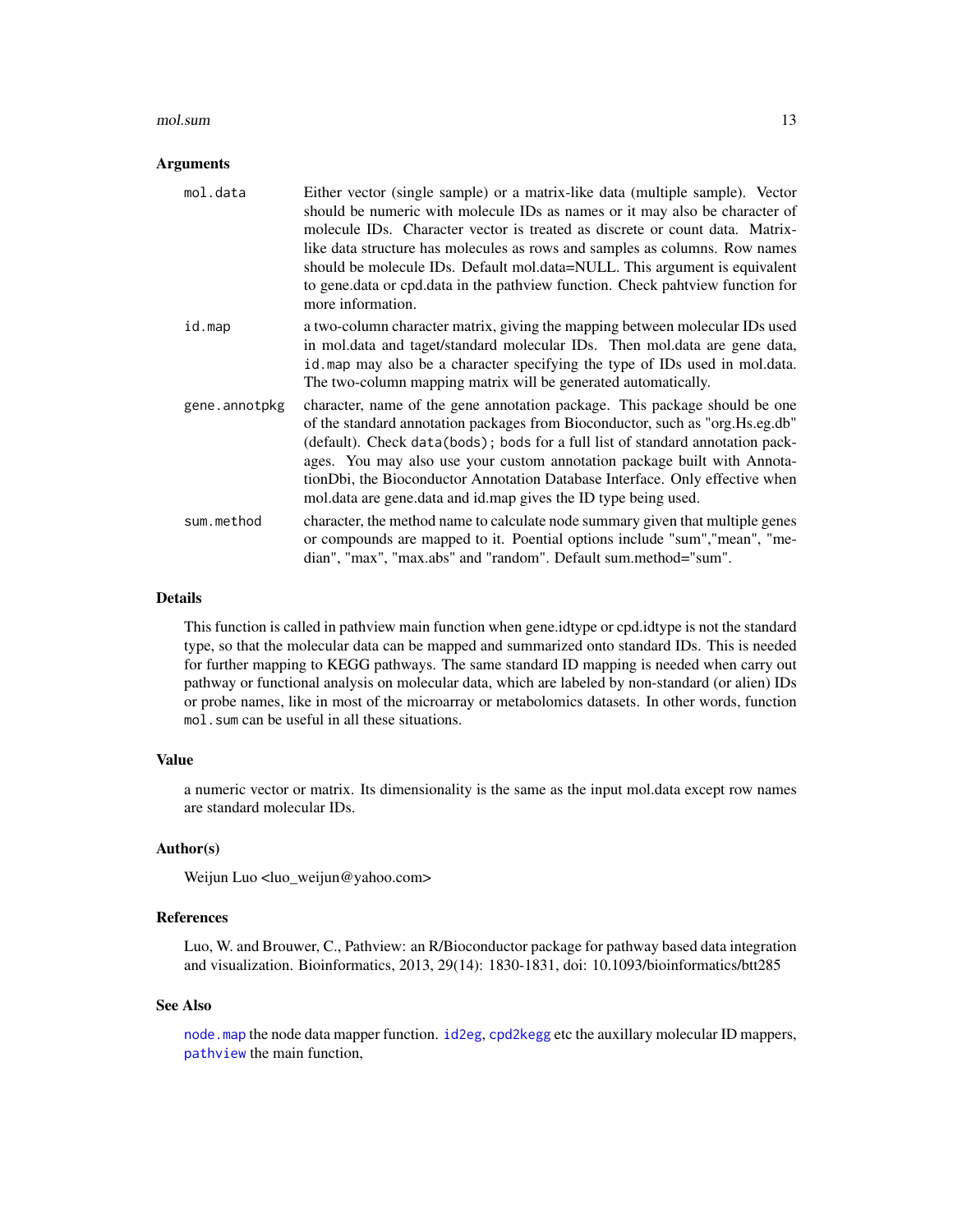#### Examples

```
data(gene.idtype.list)
#generate simulated gene data named with non-KEGG/Entrez gene IDs
gene.ensprot <- sim.mol.data(mol.type = "gene", id.type = gene.idtype.list[4],
   nmol = 50000#construct map between non-KEGG ID and KEGG ID (Entrez gene)
id.map.ensprot <- id2eg(ids = names(gene.ensprot),
    category = gene.idtype.list[4], org = "Hs")
#Map molecular data onto Entrez Gene IDs
gene.entrez <- mol.sum(mol.data = gene.ensprot, id.map = id.map.ensprot)
#check the results
head(gene.ensprot)
head(id.map.ensprot)
head(gene.entrez)
```
<span id="page-13-1"></span>node.color *Code molecular data as pseudo colors on the pathway graph*

#### Description

node.color converts the mapped molecular (gene, protein or metabolite etc) data as pseudo colors on pathway nodes.  $col$ . key draws color key(s) for mapped molecular data on the pathway graph.

#### Usage

```
node.color(plot.data = NULL, discrete=FALSE, limit, bins, both.dirs =
TRUE, low = "green", mid = "gray", high = "red", na.col = "transparent",
trans.fun = NULL)col.key(discrete=FALSE, limit = 1, bins = 10, cols = NULL, both.dirs =
TRUE, low = "green", mid = "gray", high = "red", graph.size, node.size,
size.by.graph = TRUE, key.pos = "topright", off.sets = c(x = 0, y = 0),
align = "n", cex = 1, lwd = 1)
```
#### Arguments

| plot.data | the result returned by node map function. It is a data frame composed of parsed<br>KGML data and summary molecular data for each mapped node. Rows are<br>mapped nodes, and columns are parsed or mapped node data. Check node map<br>for details.                                                                                                                                                                                                             |
|-----------|----------------------------------------------------------------------------------------------------------------------------------------------------------------------------------------------------------------------------------------------------------------------------------------------------------------------------------------------------------------------------------------------------------------------------------------------------------------|
| discrete  | logical, whether to treat the molecular data or node summary data as discrete.<br>d discrete=FALSE, otherwise, mol.data will be a charactor vector of molecular<br>ID <sub>s</sub> .                                                                                                                                                                                                                                                                           |
| limit     | a list of two numeric elements with "gene" and "cpd" as the names. This ar-<br>gument specifies the limit values for gene.data and cpd.data when converting<br>them to pseudo colors. Each element of the list could be of length 1 or 2.<br>Length 1 suggests discrete data or 1 directional (positive-valued) data, or the<br>absolute limit for 2 directional data. Length 2 suggests 2 directional data. De-<br>fault limit=list(gene= $0.5$ , cpd= $1$ ). |

<span id="page-13-0"></span>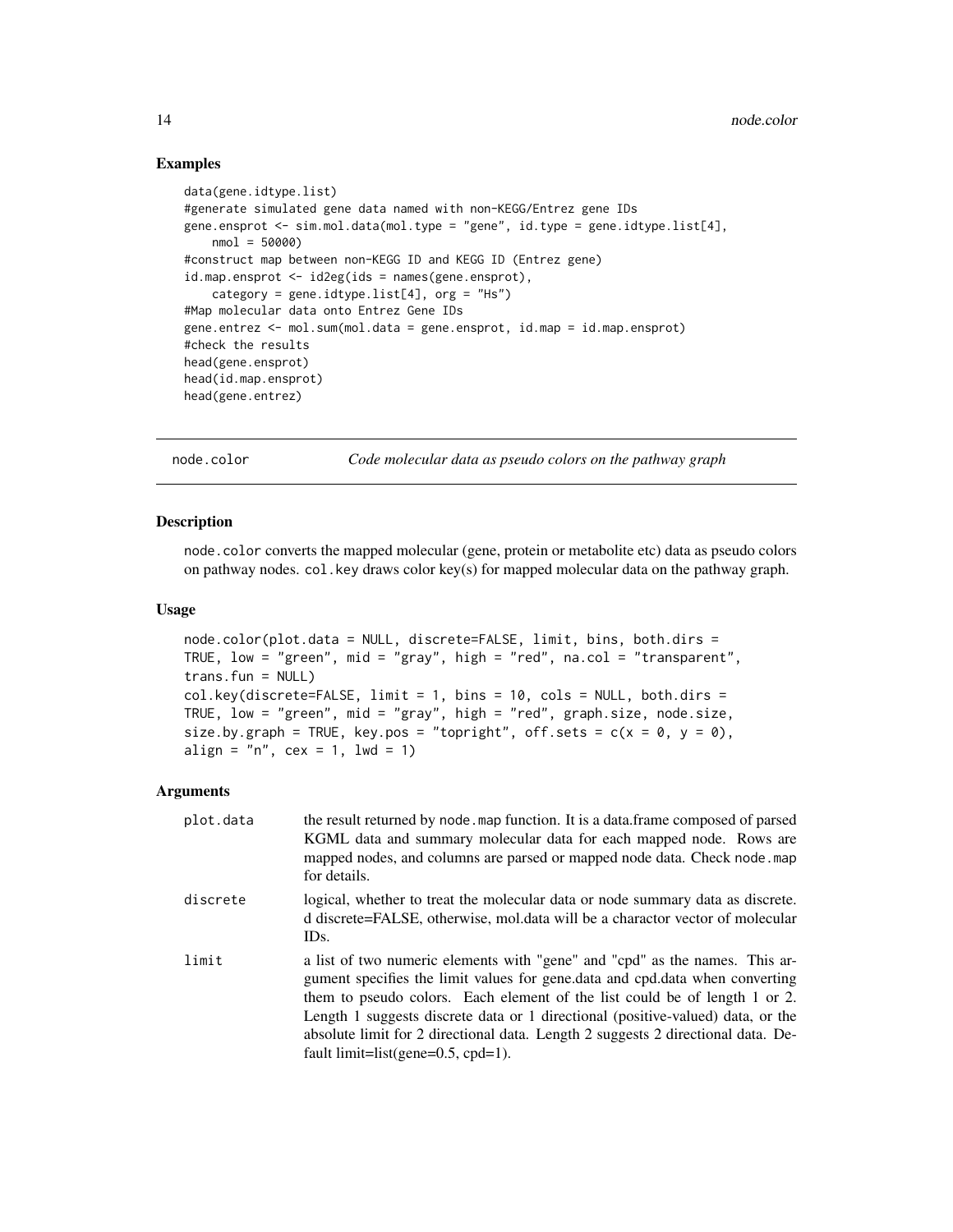| bins           | a list of two integer elements with "gene" and "cpd" as the names. This argument<br>specifies the number of levels or bins for gene.data and cpd.data when converting<br>them to pseudo colors. Default limit=list(gene=10, cpd=10).                                                                                                                                                                                                                                                                                                                |
|----------------|-----------------------------------------------------------------------------------------------------------------------------------------------------------------------------------------------------------------------------------------------------------------------------------------------------------------------------------------------------------------------------------------------------------------------------------------------------------------------------------------------------------------------------------------------------|
| both.dirs      | a list of two logical elements with "gene" and "cpd" as the names. This argu-<br>ment specifies whether gene.data and cpd.data are 1 directional or 2 directional<br>data when converting them to pseudo colors. Default limit=list(gene=TRUE,<br>cpd=TRUE).                                                                                                                                                                                                                                                                                        |
| trans.fun      | a list of two function (not character) elements with "gene" and "cpd" as the<br>names. This argument specifies whether and how gene.data and cpd.data are<br>transformed. Examples are log, abs or users' own functions. Default limit=list(<br>gene=NULL, cpd=NULL).                                                                                                                                                                                                                                                                               |
| low, mid, high | each is a list of two colors with "gene" and "cpd" as the names. This argument<br>specifies the color spectra to code gene.data and cpd.data. When data are 1<br>directional (TRUE value in both.dirs), only mid and high are used to specify the<br>color spectra. Default spectra (low-mid-high) "green"-"gray"-"red" and "blue"-<br>"gray"-"yellow" are used for gene.data and cpd.data respectively. The values for<br>'low, mid, high' can be given as color names ('red'), plot color index (2=red),<br>and HTML-style RGB, ("\#FF0000"=red). |
| na.col         | color used for NA's or missing values in gene.data and cpd.data. d na.col="transparent".                                                                                                                                                                                                                                                                                                                                                                                                                                                            |
| cols           | character, specifying a discrete spectrum of colors to be plotted as color key.<br>Note this argument is usually NULL (default), otherwise, the number of discrete<br>colors has to match bins.                                                                                                                                                                                                                                                                                                                                                     |
| graph.size     | numeric vector of length 2, i.e. the sizes (width, height) of the pathway graph<br>panel. This is needed to determine the sizes and exact location of the color key.                                                                                                                                                                                                                                                                                                                                                                                |
| node.size      | numeric vector of length 2, i.e. the sizes (width, height) of the standard gene<br>nodes (rectangles). This is needed to determine the sizes and exact location of<br>the color key when size.by.graph=FALSE.                                                                                                                                                                                                                                                                                                                                       |
| size.by.graph  | logical, whether to determine the sizes and exact location of the color key with<br>respect to the size of the whole graph panel or that of a single node. Default<br>size.by.graph=TRUE.                                                                                                                                                                                                                                                                                                                                                           |
| key.pos        | character, controlling the position of color key(s). Potentail values are "bottom-<br>left", "bottomright", "topleft" and "topright". d key.pos="topright".                                                                                                                                                                                                                                                                                                                                                                                         |
| off.sets       | numeric vector of length 2, with "x" and "y" as the names. This argument spec-<br>ifies the offset values in x and y axes when plotting a new color key, as to avoid<br>overlap with existing color keys or boundaries. Note that the off. sets value is<br>reset and returned each time col. key function is called, as for the reference of<br>plotting the next color key. Default off.sets= $c(0,0)$ .                                                                                                                                          |
| align          | character, controlling how the color keys are aligned when needed. Potential<br>values are "x", aligned by x coordinates, and "y", aligned by y coordinates.<br>Default align="x".                                                                                                                                                                                                                                                                                                                                                                  |
| cex            | A numerical value giving the amount by which legend text and symbols should<br>be scaled relative to the default 1.                                                                                                                                                                                                                                                                                                                                                                                                                                 |
| lwd            | numeric, the line width, a _positive_ number, defaulting to '1'.                                                                                                                                                                                                                                                                                                                                                                                                                                                                                    |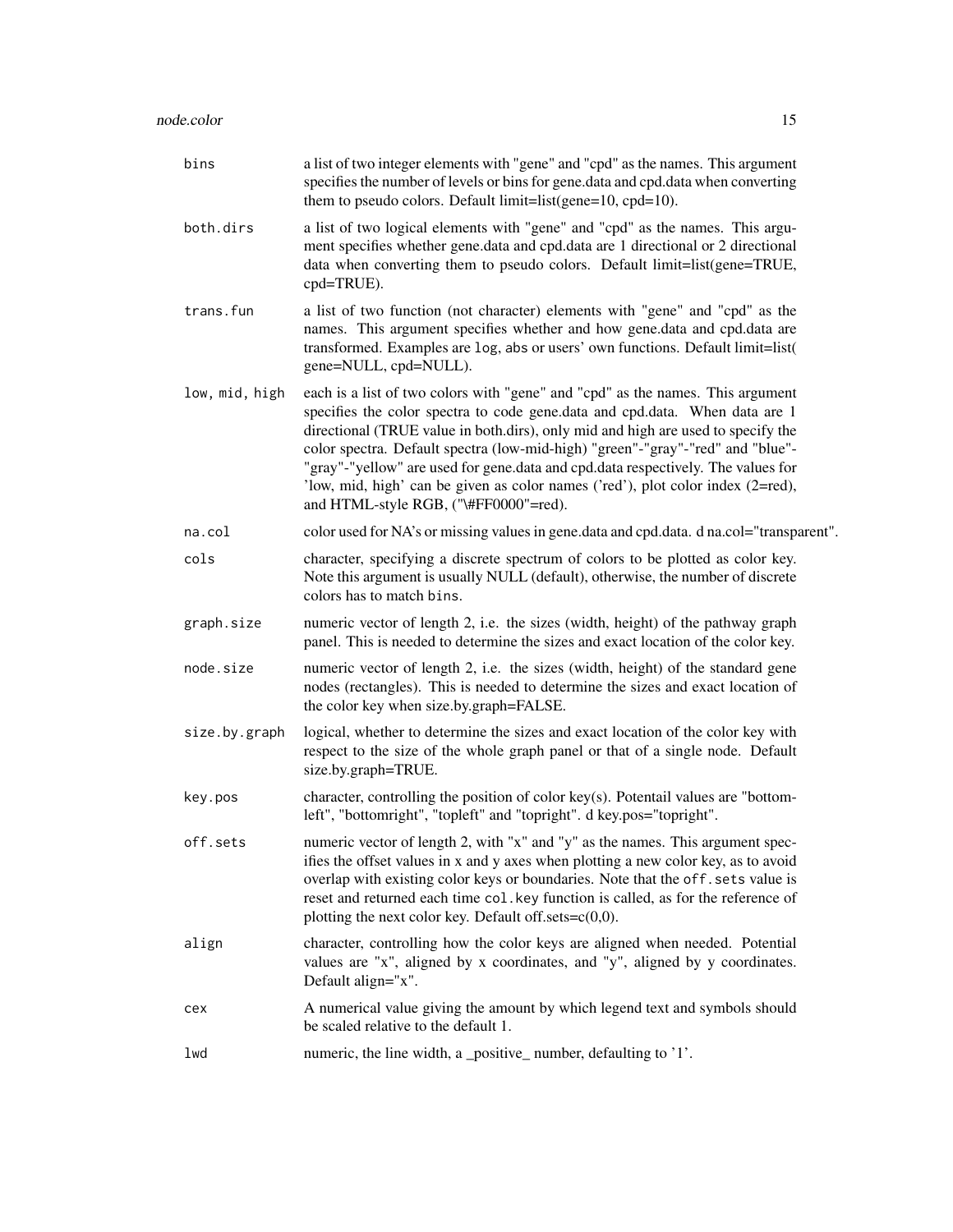#### <span id="page-15-0"></span>Details

node.color converts the mapped molecular data (gene.data or cpd.data) by node.map function into pseudo colors, which then can be plotted on the pathway graph. col.key is used in combination with node.color in pathview, although this function can be used independently for similar tasks.

#### Value

node.color returns a vector or matrix of colors. Its dimensionality is the same as the corresponding gene.data or cpd.data. col.key plots a color key on existing pathway graph, then returns a updated version of off.sets for the reference of next color key.

#### Author(s)

Weijun Luo <luo\_weijun@yahoo.com>

#### References

Luo, W. and Brouwer, C., Pathview: an R/Bioconductor package for pathway based data integration and visualization. Bioinformatics, 2013, 29(14): 1830-1831, doi: 10.1093/bioinformatics/btt285

#### See Also

[keggview.native](#page-19-2) and [keggview.graph](#page-19-2) the viwer functions, [node.map](#page-17-1) the node data mapper function.

#### Examples

```
xml.file=system.file("extdata", "hsa04110.xml", package = "pathview")
node.data=node.info(xml.file)
names(node.data)
data(gse16873.d)
plot.data.gene=node.map(mol.data=gse16873.d[,1], node.data,
 node.types="gene")
head(plot.data.gene)
cols.ts.gene=node.color(plot.data.gene, limit=1, bins=10)
head(cols.ts.gene)
```
<span id="page-15-1"></span>

```
node.info Extract node information from KEGG pathway
```
#### **Description**

The parser function, parser KGML file and/or extract node information from KEGG pathway.

#### Usage

node.info(object, short.name = TRUE)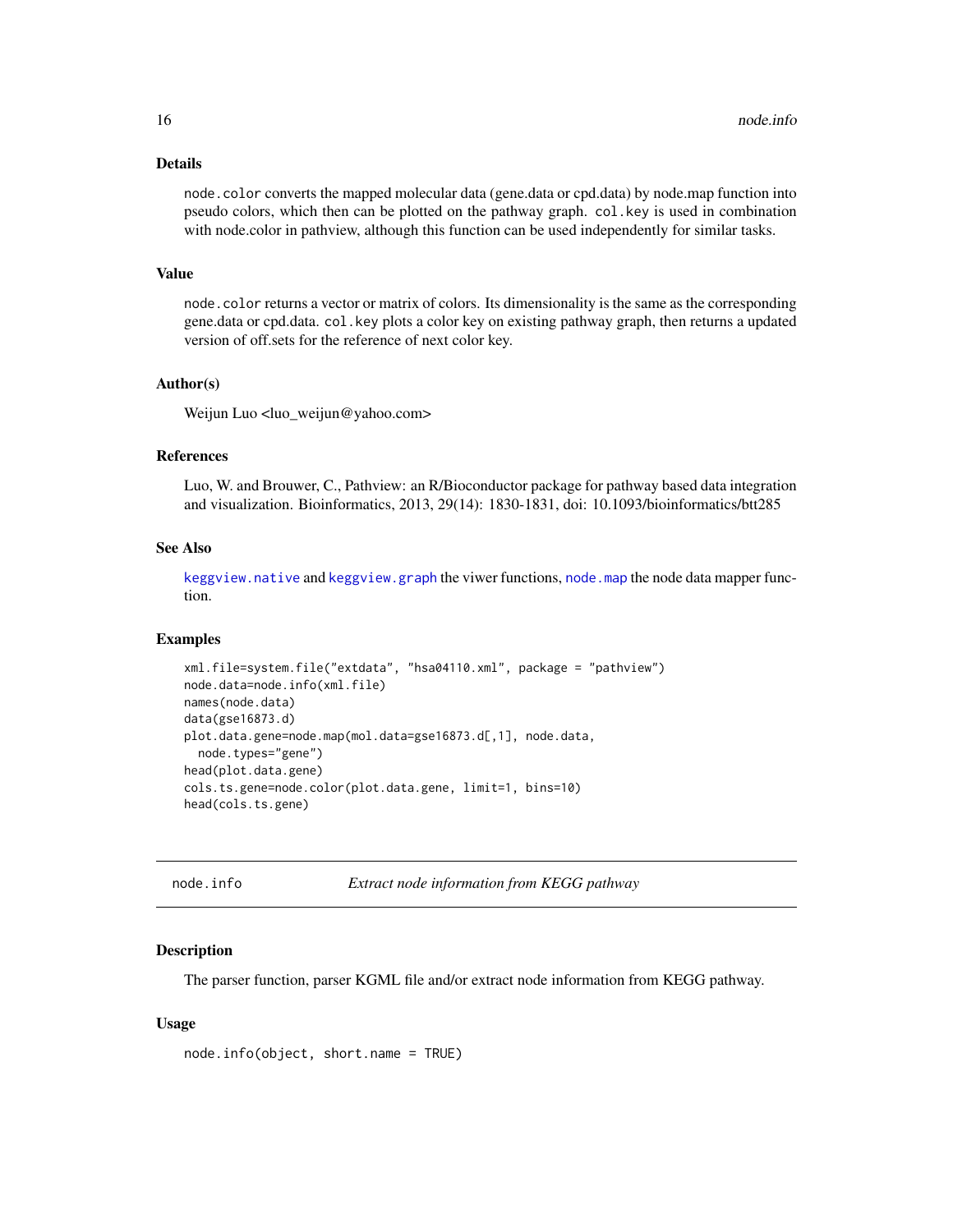#### <span id="page-16-0"></span>node.info 17

#### Arguments

| object     | either a character specifying the full KGML file name (with directory), or a<br>object of "KEGGPathway" class, or a object of "graphNEL" class. The latter<br>two are parsed results of KGML file. |
|------------|----------------------------------------------------------------------------------------------------------------------------------------------------------------------------------------------------|
| short.name | logical, if TRUE, the short labels, i.e. the first iterm separated by "," in the long<br>labels are parsed out as node labels. Default short.name=TRUE.                                            |

#### Details

Parser function node.info extract node data from parsed KEGG pathways. KGML files are parsed using parseKGML2 and KEGGpathway2Graph2. These functions from KEGGgraph package have been heavily modified for reaction parsing and conversion to edges.

#### Value

a named list of 10 elements: "kegg.names", "type", "component", "size", "labels", "shape", "x", "y", "width" and "height". Each elements record the corresponding attribute for all nodes in the parsed KEGG pathway.

#### Author(s)

Weijun Luo <luo\_weijun@yahoo.com>

#### References

Luo, W. and Brouwer, C., Pathview: an R/Bioconductor package for pathway based data integration and visualization. Bioinformatics, 2013, 29(14): 1830-1831, doi: 10.1093/bioinformatics/btt285

#### See Also

[pathview](#page-19-1) the main function, [combineKEGGnodes](#page-2-1) and [reaction2edge](#page-2-2) for special treatment of nodes or edges.

#### Examples

```
xml.file=system.file("extdata", "hsa04110.xml", package = "pathview")
node.data=node.info(xml.file)
names(node.data)
#or parse into a graph object, then extract node info
gR1=pathview:::parseKGML2Graph2(xml.file, genesOnly=FALSE, expand=FALSE, split.group=FALSE)
node.data=node.info(gR1)
```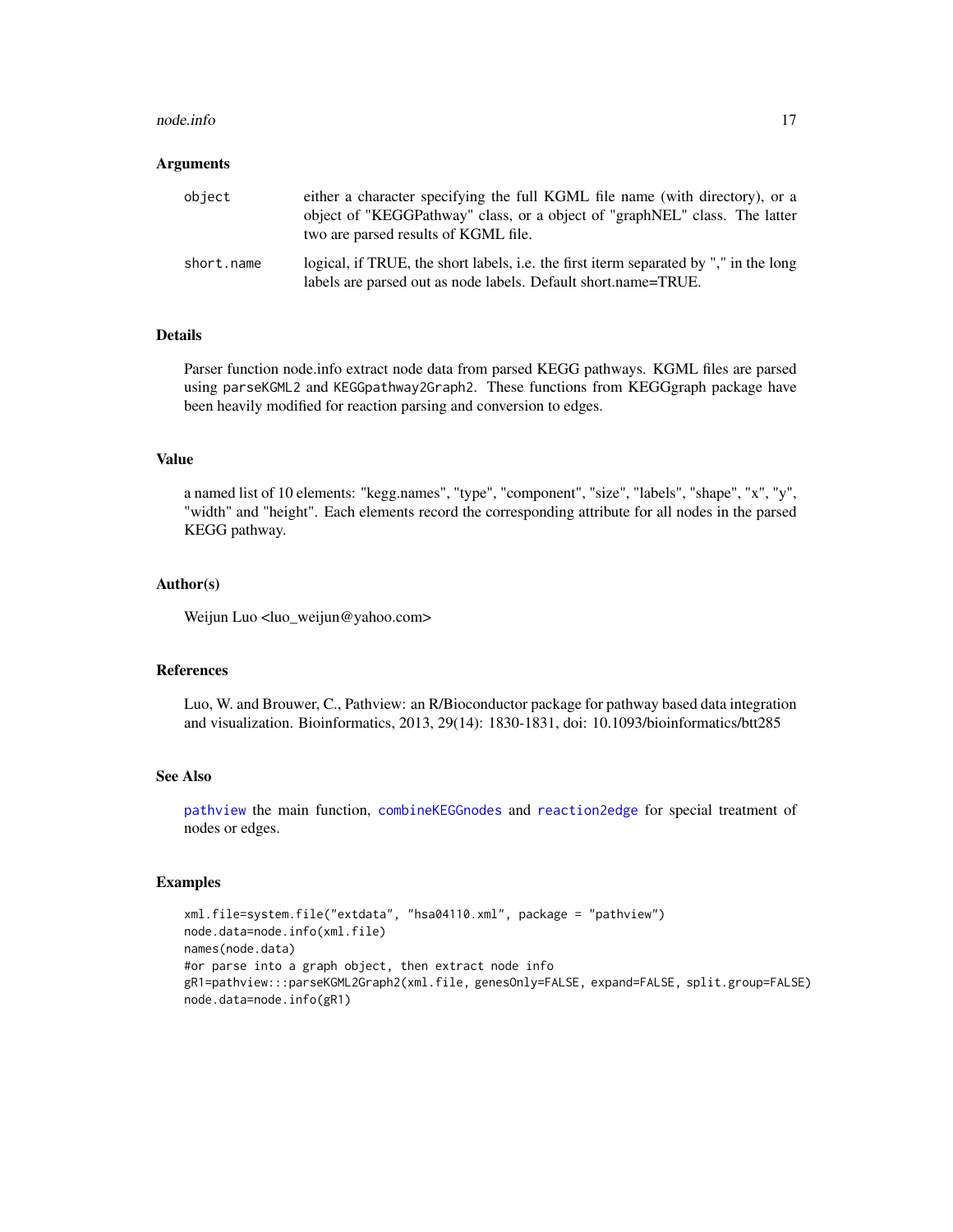#### Description

The mapper function, mapping molecular data(gene expression, metabolite abundance etc)to nodes in KEGG pathway.

#### Usage

```
node.map(mol.data = NULL, node.data, node.types = c("gene", "ortholog",
"compound")[1], node.sum = c("sum", "mean", "median", "max", "max.abs",
"random")[1], entrez.gnodes=TRUE)
```
#### Arguments

| mol.data      | Either vector (single sample) or a matrix-like data (multiple sample). Vector<br>should be numeric with molecule IDs as names or it may also be character of<br>molecule IDs. Character vector is treated as discrete or count data. Matrix-<br>like data structure has molecules as rows and samples as columns. Row names<br>should be molecule IDs. Default mol.data=NULL. This argument is equivalent<br>to gene.data or cpd.data in the pathview function. Check pahtview function for<br>more information. |
|---------------|------------------------------------------------------------------------------------------------------------------------------------------------------------------------------------------------------------------------------------------------------------------------------------------------------------------------------------------------------------------------------------------------------------------------------------------------------------------------------------------------------------------|
| node.data     | a named list of 10 elements, the results returned by node in fo, check the func-<br>tion for details.                                                                                                                                                                                                                                                                                                                                                                                                            |
| node.types    | character, sepcify the node type to map the mol.data to, either "gene", "com-<br>pound", or "compound". Default node.types="gene".                                                                                                                                                                                                                                                                                                                                                                               |
| node.sum      | character, the method name to calculate node summary given that multiple genes<br>or compounds are mapped to it. Poential options include "sum", "mean", "me-<br>dian", "max", "max.abs" and "random". Default node.sum="sum".                                                                                                                                                                                                                                                                                   |
| entrez.gnodes | logical, whether EntrezGene (NCBI GeneID) is used as the default gene ID in<br>the KEGG data files. This is needed because KEGG uses different types default<br>gene ID for different species. Some most common model species use Entrez-<br>Gene, but majority of others use Locus tag. Default entrez.gnodes=TRUE.                                                                                                                                                                                             |

#### Details

Mapper function node.map maps user supplied molecular data to KEGG pathways. This function takes standard KEGG molecular IDs (Entrez Gene ID or KEGG Compound Accession) and map them to pathway nodes. None KEGG molecular gene IDs or Compound IDs are pre-mapped to standard KEGG IDs by calling another function mol.sum. When multiple molecules map to one node, the corresponding molecular data are summarized into a single node summary by calling function specified by node. sum. This mapped node summary data together with the parsed KGML data are then returned for further processing. Proper input data include: gene expression, protein expression, genetic association, metabolite abundance, genomic data, literature, and other data types mappable to pathways. The input mol.data may be NULL, then no molecular data are actually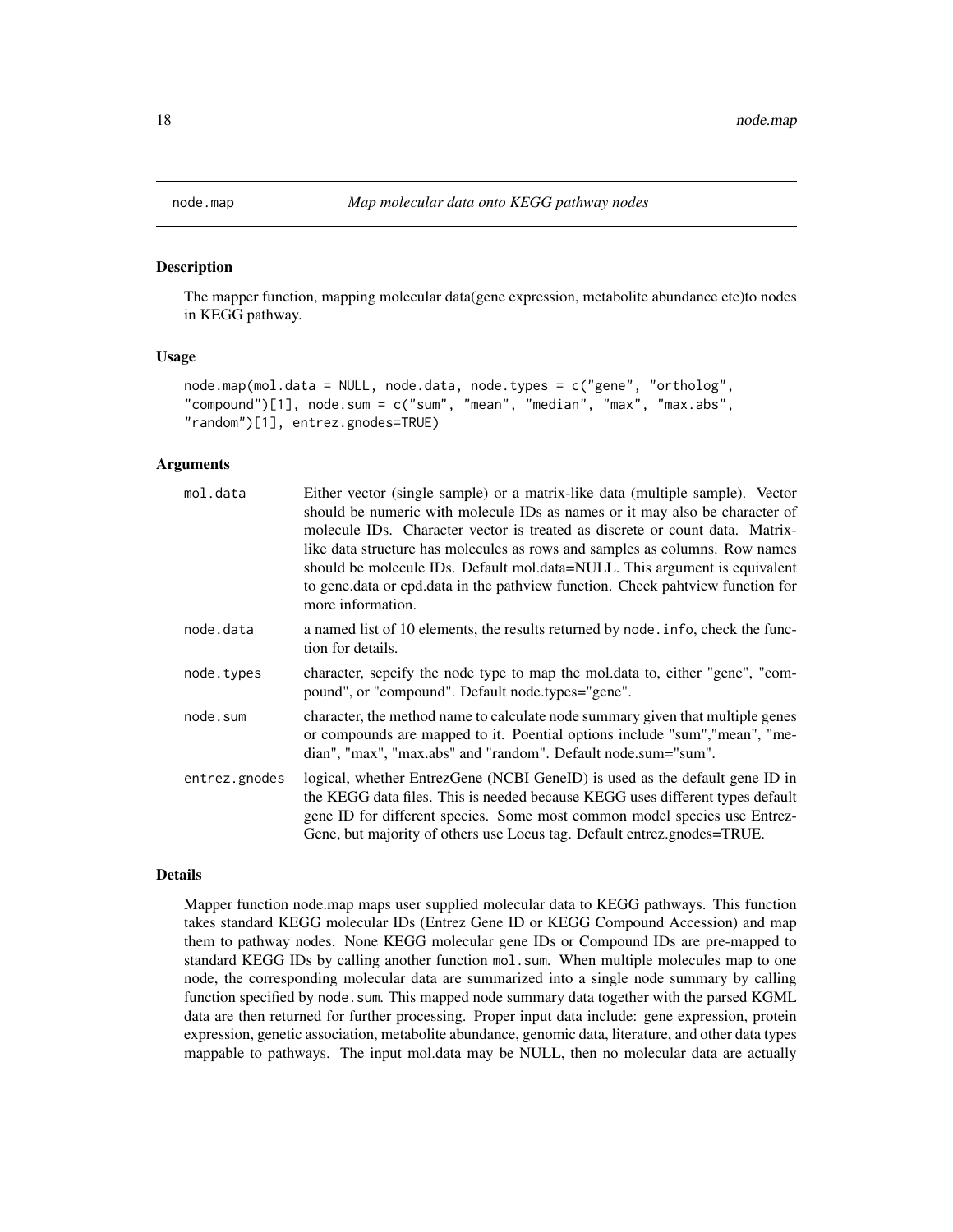#### <span id="page-18-0"></span>node.map 19

mapped, but all nodes of the specified node.type are considered "mappable" and their parsed KGML data returned.

#### Value

A data.frame composed of parsed KGML data and summary molecular data for each mapped node. Each row is a mapped node, and columns are:

| kegg.names    | standard KEGG IDs/Names for mapped nodes. It's Entrez Gene ID or KEGG<br>Compound Accessions. |
|---------------|-----------------------------------------------------------------------------------------------|
| labels        | Node labels to be used when needed                                                            |
| type          | node type, currently 4 types are supported: "gene", "enzyme", "compound" and<br>"ortholog".   |
| $\mathsf{x}$  | x coordinate in the original KEGG pathway graph.                                              |
| y             | y coordinate in the original KEGG pathway graph.                                              |
| width         | node width in the original KEGG pathway graph.                                                |
| height        | node height in the original KEGG pathway graph.                                               |
| other columns | columns of the mapped gene/compound data                                                      |

#### Author(s)

Weijun Luo <luo\_weijun@yahoo.com>

#### References

Luo, W. and Brouwer, C., Pathview: an R/Bioconductor package for pathway based data integration and visualization. Bioinformatics, 2013, 29(14): 1830-1831, doi: 10.1093/bioinformatics/btt285

#### See Also

[mol.sum](#page-11-1) the auxillary molecular data mapper, [id2eg](#page-7-2), [cpd2kegg](#page-4-1) etc the auxillary molecular ID mappers, [node.color](#page-13-1) the node color coder, [pathview](#page-19-1) the main function, [node.info](#page-15-1) the parser.

#### Examples

```
xml.file=system.file("extdata", "hsa04110.xml", package = "pathview")
node.data=node.info(xml.file)
names(node.data)
data(gse16873.d)
plot.data.gene=node.map(mol.data=gse16873.d[,1], node.data,
  node.types="gene")
head(plot.data.gene)
```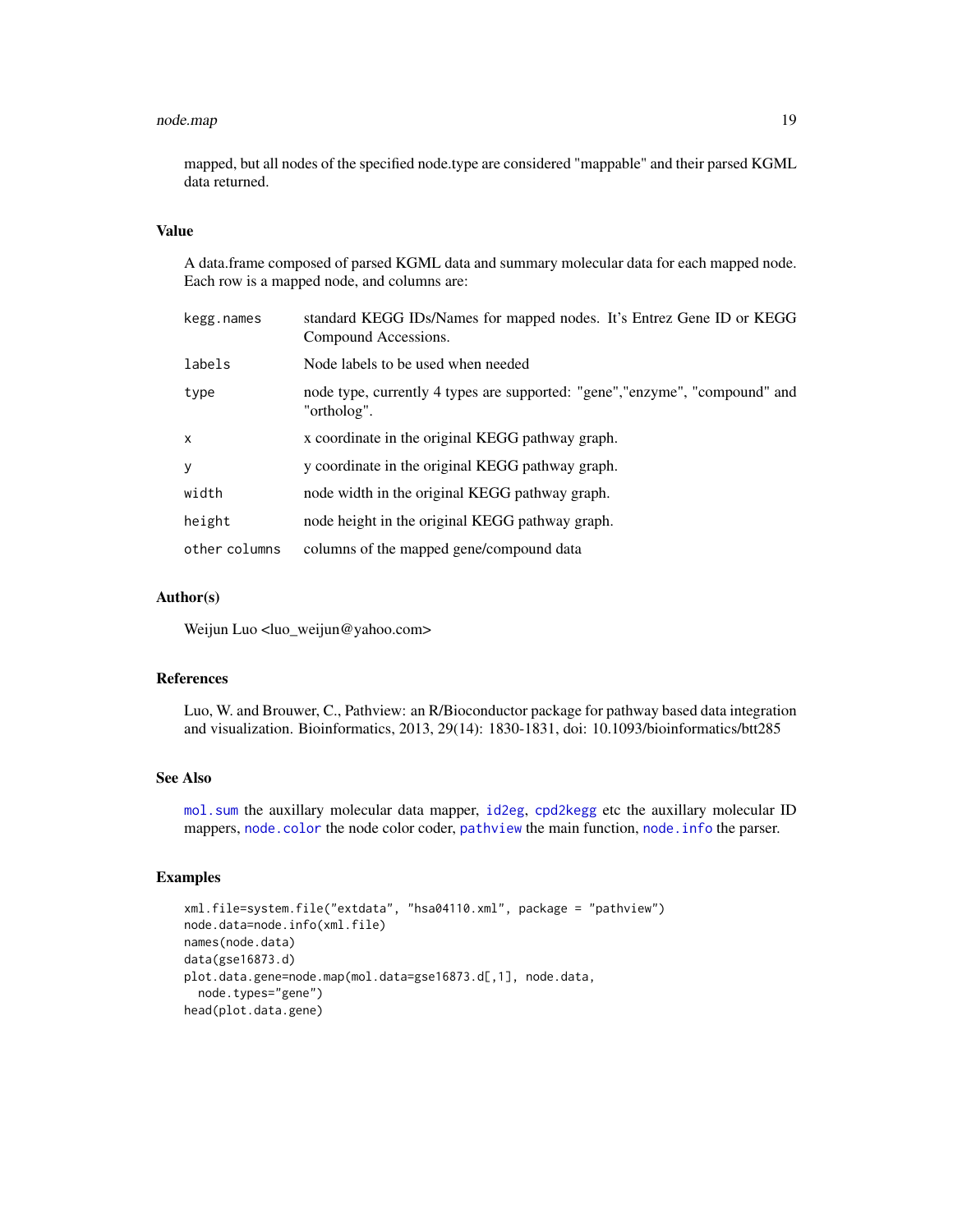#### <span id="page-19-2"></span><span id="page-19-1"></span><span id="page-19-0"></span>Description

Pathview is a tool set for pathway based data integration and visualization. It maps and renders user data on relevant pathway graphs. All users need is to supply their gene or compound data and specify the target pathway. Pathview automatically downloads the pathway graph data, parses the data file, maps user data to the pathway, and render pathway graph with the mapped data. Pathview generates both native KEGG view and Graphviz views for pathways. keggview.native and keggview.graph are the two viewer functions, and pathview is the main function providing a unified interface to downloader, parser, mapper and viewer functions.

#### Usage

```
pathview(gene.data = NULL, cpd.data = NULL, pathway.id,
species = "hsa", kegg.dir = ".", cpd.idtype = "kegg", gene.idtype =
"entrez", gene.annotpkg = NULL, min.nnodes = 3, kegg.native = TRUE,
map.null = TRUE, expand.node = FALSE, split.group = FALSE, map.symbol =
TRUE, map.cpdname = TRUE, node.sum = "sum", discrete=list(gene=FALSE,
cpd=FALSE), limit = list(gene = 1, cpd = 1), bins = list(gene = 10, cpd
= 10), both.dirs = list(gene = T, cpd = T), trans.fun = list(gene =
NULL, cpd = NULL), low = list(gene = "green", cpd = "blue"), mid =
list(gene = "gray", cpd = "gray"), high = list(gene = "red", cpd = ..."yellow"), na.col = "transparent", ...)
```

```
keggview.native(plot.data.gene = NULL, plot.data.cpd = NULL,
cols.ts.gene = NULL, cols.ts.cpd = NULL, node.data, pathway.name,
out.suffix = "pathview", kegg.dir = ".", multi.state=TRUE, match.data =
TRUE, same.layer = TRUE, res = 300, cex = 0.25, discrete =
list(gene=FALSE, cpd=FALSE), limit= list(gene = 1, cpd = 1), bins =
list(gene = 10, cpd = 10), both.dirs =list(gene = T, cpd = T), low =
list(gene = "green", cpd = "blue"), mid = list(gene = "gray", cpd = "old", cpd = "blue")"gray"), high = list(gene = "red", cpd = "yellow"), na.col =
"transparent", new.signature = TRUE, plot.col.key = TRUE, key.align =
"x", key.pos = "topright", ...)
```

```
keggview.graph(plot.data.gene = NULL, plot.data.cpd = NULL, cols.ts.gene
= NULL, cols.ts.cpd = NULL, node.data, path.graph, pathway.name,
out.suffix = "pathview", pdf.size = c(7, 7), multi.state=TRUE,
same.layer = TRUE, match.data = TRUE, rankdir = c("LR", "TB")[1],
is.signal = TRUE, split.group = F, afactor = 1, text.width = 15, cex =
0.5, map.cpdname = FALSE, cpd.lab.offset = 1.0,
discrete=list(gene=FALSE, cpd=FALSE), limit = list(gene = 1, cpd = 1),
bins = list(gene = 10, cpd = 10), both.dirs = list(gene = T, cpd = T),
low = list(gene = "green", cpd = "blue"), mid = list(gene = "gray", cpd= "gray"), high = list(gene = "red", cpd = "yellow"), na.col =
```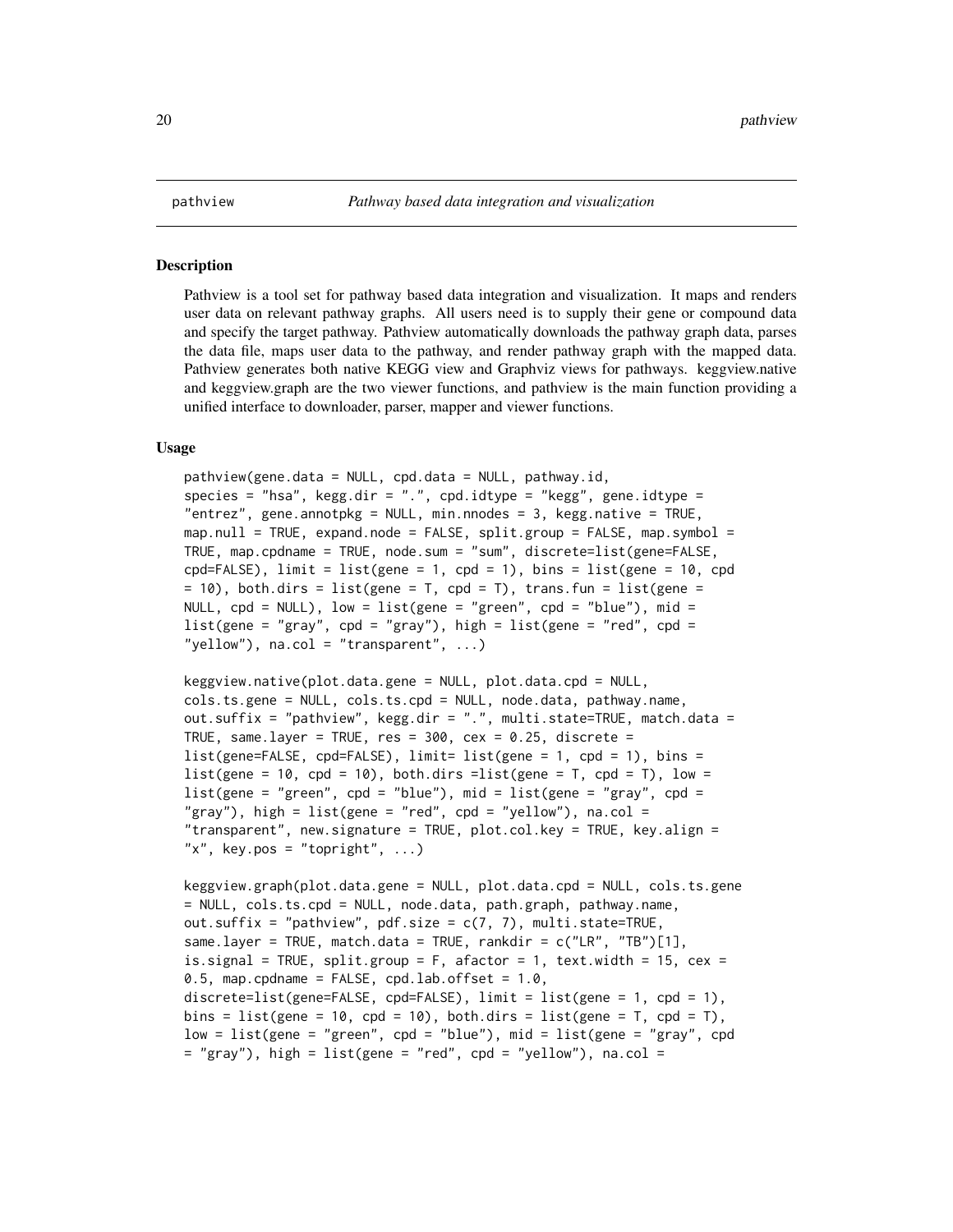#### pathview 21

```
"transparent", new.signature = TRUE, plot.col.key = TRUE, key.align =
"x", key.pos = "topright", sign.pos = "bottomright", ...)
```
### Arguments

| gene.data     | either vector (single sample) or a matrix-like data (multiple sample). Vector<br>should be numeric with gene IDs as names or it may also be character of gene<br>IDs. Character vector is treated as discrete or count data. Matrix-like data struc-<br>ture has genes as rows and samples as columns. Row names should be gene IDs.<br>Here gene ID is a generic concepts, including multiple types of gene, transcript<br>and protein uniquely mappable to KEGG gene IDs. KEGG ortholog IDs are also<br>treated as gene IDs as to handle metagenomic data. Check details for mappable<br>ID types. Default gene.data=NULL.<br>numeric, character, continuous |
|---------------|----------------------------------------------------------------------------------------------------------------------------------------------------------------------------------------------------------------------------------------------------------------------------------------------------------------------------------------------------------------------------------------------------------------------------------------------------------------------------------------------------------------------------------------------------------------------------------------------------------------------------------------------------------------|
| cpd.data      | the same as gene.data, excpet named with IDs mappable to KEGG compound<br>IDs. Over 20 types of IDs included in CHEMBL database can be used here.<br>Check details for mappable ID types. Default cpd.data=NULL. Note that gene.data<br>and cpd.data can't be NULL simultaneously.                                                                                                                                                                                                                                                                                                                                                                             |
| pathway.id    | character vector, the KEGG pathway ID(s), usually 5 digit, may also include the<br>3 letter KEGG species code.                                                                                                                                                                                                                                                                                                                                                                                                                                                                                                                                                 |
| species       | character, either the kegg code, scientific name or the common name of the tar-<br>get species. This applies to both pathway and gene.data or cpd.data. When<br>KEGG ortholog pathway is considered, species="ko". Default species="hsa", it<br>is equivalent to use either "Homo sapiens" (scientific name) or "human" (com-<br>mon name).                                                                                                                                                                                                                                                                                                                    |
| kegg.dir      | character, the directory of KEGG pathway data file (.xml) and image file (.png).<br>Users may supply their own data files in the same format and naming convention<br>of KEGG's (species code + pathway id, e.g. hsa04110.xml, hsa04110.png etc)<br>in this directory. Default kegg.dir="." (current working directory).                                                                                                                                                                                                                                                                                                                                       |
| cpd.idtype    | character, ID type used for the cpd.data. Default cpd.idtype="kegg" (include<br>compound, glycan and drug accessions).                                                                                                                                                                                                                                                                                                                                                                                                                                                                                                                                         |
| gene.idtype   | character, ID type used for the gene.data, case insensitive. Default gene.idtype="entrez",<br>i.e. Entrez Gene, which are the primary KEGG gene ID for many common<br>model organisms. For other species, gene.idtype should be set to "KEGG" as<br>KEGG use other types of gene IDs. For the common model organisms (to check<br>the list, do: data(bods); bods), you may also specify other types of valid IDs.<br>To check the ID list, do: data(gene.idtype.list); gene.idtype.list.                                                                                                                                                                       |
| gene.annotpkg | character, the name of the annotation package to use for mapping between other<br>gene ID types including symbols and Entrez gene ID. Default gene annotpkg=NULL.                                                                                                                                                                                                                                                                                                                                                                                                                                                                                              |
| min.nnodes    | integer, minimal number of nodes of type "gene", "enzyme", "compound" or "or-<br>tholog" for a pathway to be considered. Default min.nnodes=3.                                                                                                                                                                                                                                                                                                                                                                                                                                                                                                                 |
| kegg.native   | logical, whether to render pathway graph as native KEGG graph (.png) or using<br>graphviz layout engine (.pdf). Default kegg.native=TRUE.                                                                                                                                                                                                                                                                                                                                                                                                                                                                                                                      |
| map.null      | logical, whether to map the NULL gene.data or cpd.data to pathway. When<br>NULL data are mapped, the gene or compound nodes in the pathway will be<br>rendered as actually mapped nodes, except with NA-valued color. When NULL                                                                                                                                                                                                                                                                                                                                                                                                                                |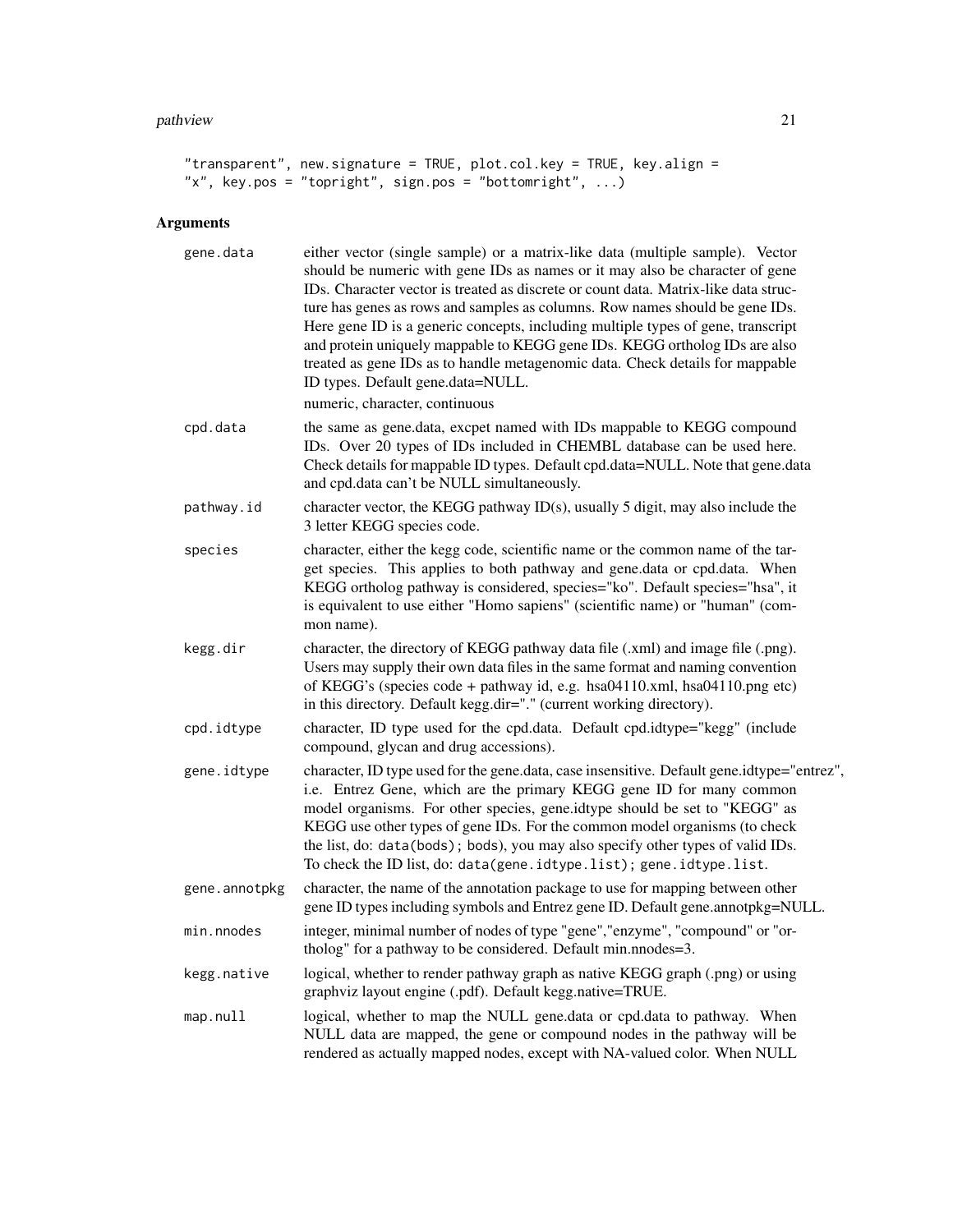|             | data are not mapped, the nodes are rendered as unmapped nodes. This argument<br>mainly affects native KEGG graph view, i.e. when kegg.native=TRUE. Default<br>map.null=TRUE.                                                                                                                                                                                                                                                                                                                  |
|-------------|-----------------------------------------------------------------------------------------------------------------------------------------------------------------------------------------------------------------------------------------------------------------------------------------------------------------------------------------------------------------------------------------------------------------------------------------------------------------------------------------------|
| expand.node | logical, whether the multiple-gene nodes are expanded into single-gene nodes.<br>Each expanded single-gene nodes inherits all edges from the original multiple-<br>gene node. This option only affects graphviz graph view, i.e. when kegg.native=FALSE.<br>This option is not effective for most metabolic pathways where it conflits with<br>converting reactions to edges. Default expand.node=FLASE.                                                                                      |
| split.group | logical, whether split node groups are split to individual nodes. Each split mem-<br>ber nodes inherits all edges from the node group. This option only affects<br>graphviz graph view, i.e. when kegg.native=FALSE. This option also effects<br>most metabolic pathways even without group nodes defined orginally. For these<br>pathways, genes involved in the same reaction are grouped automatically when<br>converting reactions to edges unless split.group=TRUE. d split.group=FLASE. |
| map.symbol  | logical, whether map gene IDs to symbols for gene node labels or use the graphic<br>name from the KGML file. This option is only effective for kegg.native=FALSE<br>or same.layer=FALSE when kegg.native=TRUE. For same.layer=TRUE when<br>kegg.native=TRUE, the native KEGG labels will be kept. Default map.symbol=TRUE.                                                                                                                                                                    |
| map.cpdname | logical, whether map compound IDs to formal names for compound node labels<br>or use the graphic name from the KGML file (KEGG compound accessions).<br>This option is only effective for kegg.native=FALSE. When kegg.native=TRUE,<br>the native KEGG labels will be kept. Default map.cpdname=TRUE.                                                                                                                                                                                         |
| node.sum    | character, the method name to calculate node summary given that multiple genes<br>or compounds are mapped to it. Poential options include "sum", "mean", "me-<br>dian", "max", "max.abs" and "random". Default node.sum="sum".                                                                                                                                                                                                                                                                |
| discrete    | a list of two logical elements with "gene" and "cpd" as the names. This argu-<br>ment tells whether gene.data or cpd.data should be treated as discrete. Default<br>dsicrete=list(gene=FALSE, cpd=FALSE), i.e. both data should be treated as<br>continuous.                                                                                                                                                                                                                                  |
| limit       | a list of two numeric elements with "gene" and "cpd" as the names. This ar-<br>gument specifies the limit values for gene.data and cpd.data when converting<br>them to pseudo colors. Each element of the list could be of length 1 or 2.<br>Length 1 suggests discrete data or 1 directional (positive-valued) data, or the<br>absolute limit for 2 directional data. Length 2 suggests 2 directional data. De-<br>fault limit=list(gene=1, cpd=1).                                          |
| bins        | a list of two integer elements with "gene" and "cpd" as the names. This argument<br>specifies the number of levels or bins for gene.data and cpd.data when converting<br>them to pseudo colors. Default limit=list(gene=10, cpd=10).                                                                                                                                                                                                                                                          |
| both.dirs   | a list of two logical elements with "gene" and "cpd" as the names. This argu-<br>ment specifies whether gene.data and cpd.data are 1 directional or 2 directional<br>data when converting them to pseudo colors. Default limit=list(gene=TRUE,<br>cpd=TRUE).                                                                                                                                                                                                                                  |
| trans.fun   | a list of two function (not character) elements with "gene" and "cpd" as the<br>names. This argument specifies whether and how gene.data and cpd.data are<br>transformed. Examples are log, abs or users' own functions. Default limit=list(gene=NULL,<br>cpd=NULL).                                                                                                                                                                                                                          |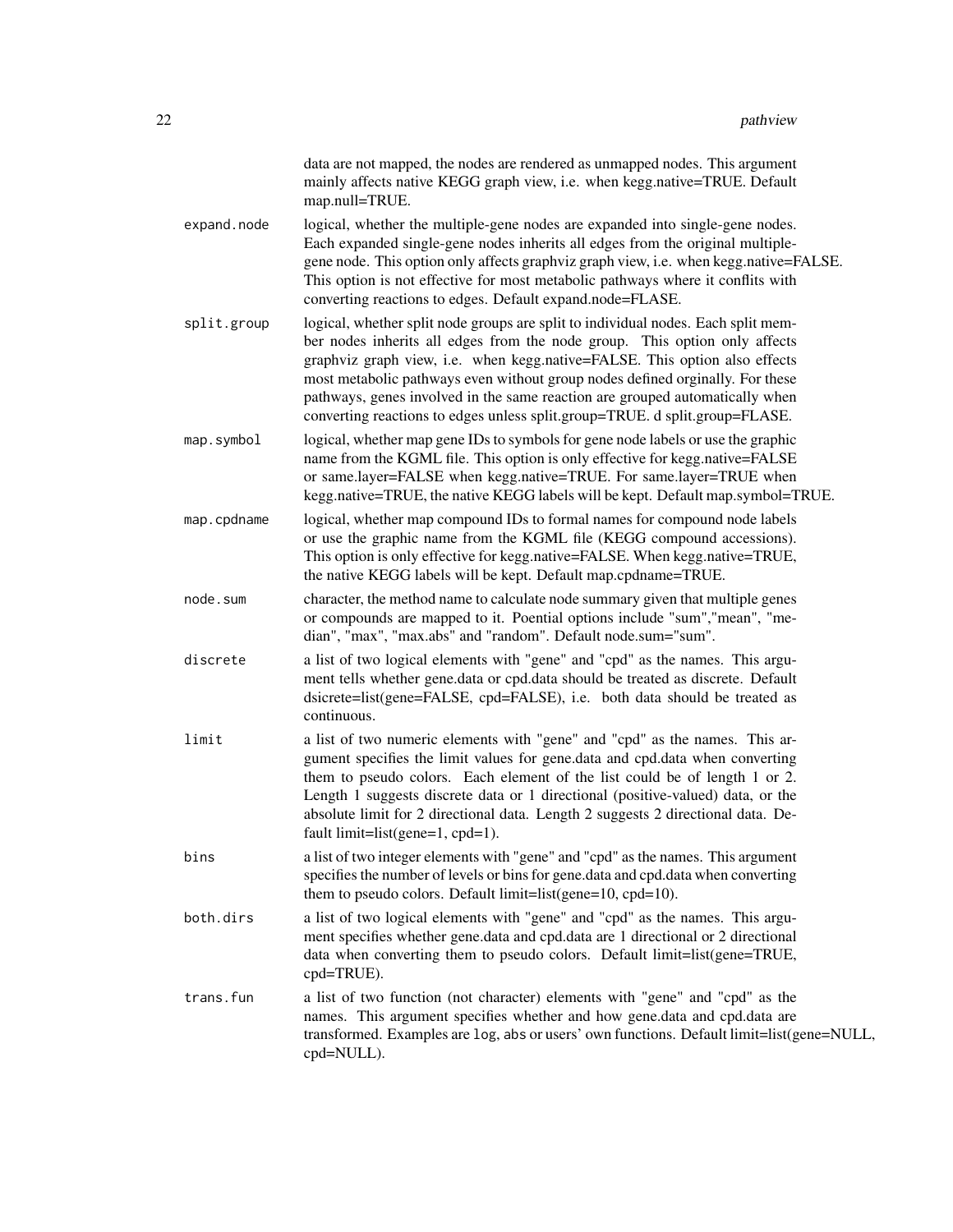| low, mid, high | each is a list of two colors with "gene" and "cpd" as the names. This argument<br>specifies the color spectra to code gene.data and cpd.data. When data are 1<br>directional (TRUE value in both.dirs), only mid and high are used to specify the<br>color spectra. Default spectra (low-mid-high) "green"-"gray"-"red" and "blue"-<br>"gray"-"yellow" are used for gene.data and cpd.data respectively. The values for<br>'low, mid, high' can be given as color names ('red'), plot color index (2=red),<br>and HTML-style RGB, ("\#FF0000"=red). |
|----------------|-----------------------------------------------------------------------------------------------------------------------------------------------------------------------------------------------------------------------------------------------------------------------------------------------------------------------------------------------------------------------------------------------------------------------------------------------------------------------------------------------------------------------------------------------------|
| na.col         | color used for NA's or missing values in gene.data and cpd.data. d na.col="transparent".                                                                                                                                                                                                                                                                                                                                                                                                                                                            |
| .              | extra arguments passed to keggview.native or keggview.graph function.                                                                                                                                                                                                                                                                                                                                                                                                                                                                               |
|                | special arguments for keggview.native or keggview.graph function.                                                                                                                                                                                                                                                                                                                                                                                                                                                                                   |
|                | plot.data.gene data.frame returned by node.map function for rendering mapped gene nodes, in-<br>cluding node name, type, positions $(x, y)$ , sizes (width, height), and mapped<br>gene.data. This data is also used as input for pseduo-color coding through<br>node.color function. Default plot.data.gene=NULL.                                                                                                                                                                                                                                  |
| plot.data.cpd  | same as plot.data.gene function, except for mapped compound node data. d<br>plot.data.cpd=NULL. Default plot.data.cpd=NULL. Note that plot.data.gene and<br>plot.data.cpd can't be NULL simultaneously.                                                                                                                                                                                                                                                                                                                                             |
| cols.ts.gene   | vector or matrix of colors returned by node.color function for rendering gene.data.<br>Dimensionality is the same as the latter. Default cols.ts.gene=NULL.                                                                                                                                                                                                                                                                                                                                                                                         |
| cols.ts.cpd    | same as cols.ts.gene, except corresponding to cpd.data. d cols.ts.cpd=NULL.<br>Note that cols.ts.gene and cols.ts.cpd plot.data.gene can't be NULL simultane-<br>ously.                                                                                                                                                                                                                                                                                                                                                                             |
| node.data      | list returned by node.info function, which parse KGML file directly or indirectly,<br>and extract the node data.                                                                                                                                                                                                                                                                                                                                                                                                                                    |
| pathway.name   | character, the full KEGG pathway name in the format of 3-letter species code<br>with 5-digit pathway id, eg "hsa04612".                                                                                                                                                                                                                                                                                                                                                                                                                             |
| out.suffix     | character, the suffix to be added after the pathway name as part of the output<br>graph file. Sample names or column names of the gene.data or cpd.data are also<br>added when there are multiple samples. Default out.suffix="pathview".                                                                                                                                                                                                                                                                                                           |
| multi.state    | logical, whether multiple states (samples or columns) gene.data or cpd.data<br>should be integrated and plotted in the same graph. Default match.data=TRUE.<br>In other words, gene or compound nodes will be sliced into multiple pieces cor-<br>responding to the number of states in the data.                                                                                                                                                                                                                                                   |
| match.data     | logical, whether the samples of gene.data and cpd.data are paired. Default<br>match.data=TRUE. When let sample sizes of gene.data and cpd.data be m and<br>n, when m>n, extra columns of NA's (mapped to no color) will be added to<br>cpd.data as to make the sample size the same. This will result in the smae num-<br>ber of slice in gene nodes and compound when multi.state=TRUE.                                                                                                                                                            |
| same.layer     | logical, control plotting layers: 1) if node colors be plotted in the same layer<br>as the pathway graph when kegg.native=TRUE, 2) if edge/node type legend be<br>plotted in the same page when kegg.native=FALSE.                                                                                                                                                                                                                                                                                                                                  |
| res            | The nominal resolution in ppi which will be recorded in the bitmap file, if a<br>positive integer. Also used for 'units' other than the default, and to convert points<br>to pixels. This argument is only effective when kegg.native=TRUE. Default<br>$res=300$ .                                                                                                                                                                                                                                                                                  |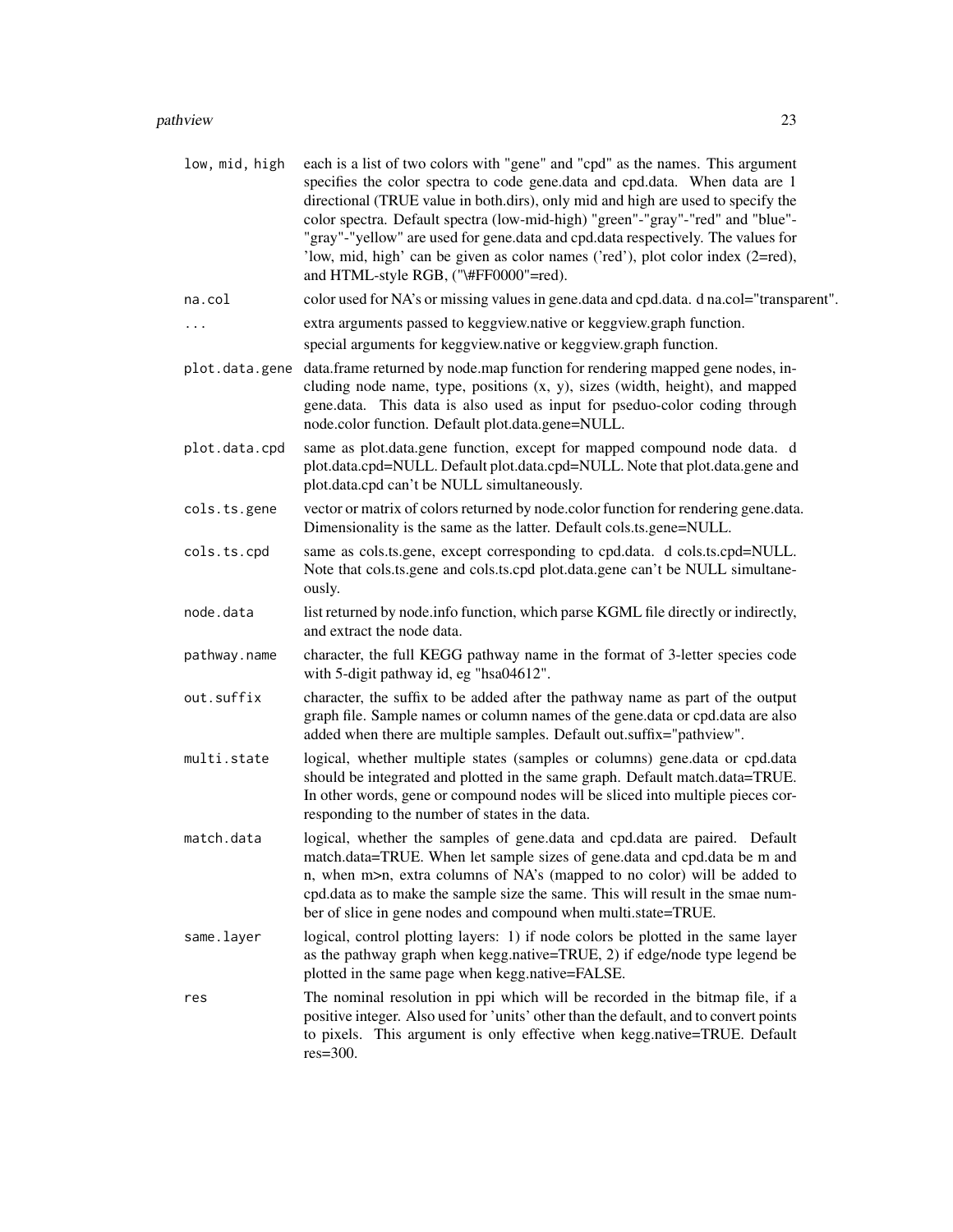| cex            | A numerical value giving the amount by which plotting text and symbols should<br>be scaled relative to the default 1. Default cex=0.25 when kegg.native=TRUE,<br>cex=0.5 when kegg.native=FALSE.                                                                                                                               |
|----------------|--------------------------------------------------------------------------------------------------------------------------------------------------------------------------------------------------------------------------------------------------------------------------------------------------------------------------------|
| new.signature  | logical, whether pathview signature is added to the pathway graphs. Default<br>new.signature=TRUE.                                                                                                                                                                                                                             |
| plot.col.key   | logical, whether color key is added to the pathway graphs. Default plot.col.key=<br>TRUE.                                                                                                                                                                                                                                      |
| key.align      | character, controlling how the color keys are aligned when both gene.data and<br>cpd.data are not NULL. Potential values are "x", aligned by x coordinates, and<br>"y", aligned by y coordinates. Default key.align="x".                                                                                                       |
| key.pos        | character, controlling the position of color key(s). Potentail values are "bottom-<br>left", "bottomright", "topleft" and "topright". d key.pos="topright".                                                                                                                                                                    |
| sign.pos       | character, controlling the position of pathview signature. Only effective when<br>kegg.native=FALSE, Signature position is fixed in place of the original KEGG<br>signature when kegg.native=TRUE. Potentail values are "bottomleft", "bottom-<br>right", "topleft" and "topright". d sign.pos="bottomright".                  |
| path.graph     | a graph object parsed from KGML file, only effective when kegg.native=FALSE.                                                                                                                                                                                                                                                   |
| pdf.size       | a numeric vector of length 2, giving the width and height of the pathway graph<br>pdf file. Note that pdf width increase by half when same.layer=TRUE to accom-<br>modate legends. Only effective when kegg.native=FALSE. Default pdf.size=c(7,7).                                                                             |
| rankdir        | character, either "LR" (left to right) or "TB" (top to bottom), specifying the path-<br>way graph layout direction. Only effective when kegg.native=FALSE. Default<br>rank.dir="LR".                                                                                                                                           |
| is.signal      | logical, if the pathway is treated as a signaling pathway, where all the uncon-<br>nected nodes are dropped. This argument also affect the graph layout type, i.e.<br>"dot" for signals or "neato" otherwise. Only effective when kegg.native=FALSE.<br>Default is signal=TRUE.                                                |
| afactor        | numeric, node amplifying factor. This argument is for node size fine-tuning,<br>its effect is subtler than expected. Only effective when kegg.native=FALSE.<br>Default afctor=1.                                                                                                                                               |
| text.width     | numeric, specifying the line width for text wrap. Only effective when kegg.native=<br>FALSE. Default text.width=15 (characters).                                                                                                                                                                                               |
| cpd.lab.offset | numeric, specifying how much compound labels should be put above the default<br>position or node center. This argument is useful when map.cpdname=TRUE, i.e.<br>compounds are labelled by full name, which affects the look of compound nodes<br>and color. Only effective when kegg.native=FALSE. Default cpd.lab.offset=1.0. |

#### Details

Pathview maps and renders user data on relevant pathway graphs. Pathview is a stand alone program for pathway based data integration and visualization. It also seamlessly integrates with pathway and functional analysis tools for large-scale and fully automated analysis. Pathview provides strong support for data Integration. It works with: 1) essentially all types of biological data mappable to pathways, 2) over 10 types of gene or protein IDs, and 20 types of compound or metabolite IDs, 3) pathways for over 2000 species as well as KEGG orthology, 4) varoius data attributes and formats,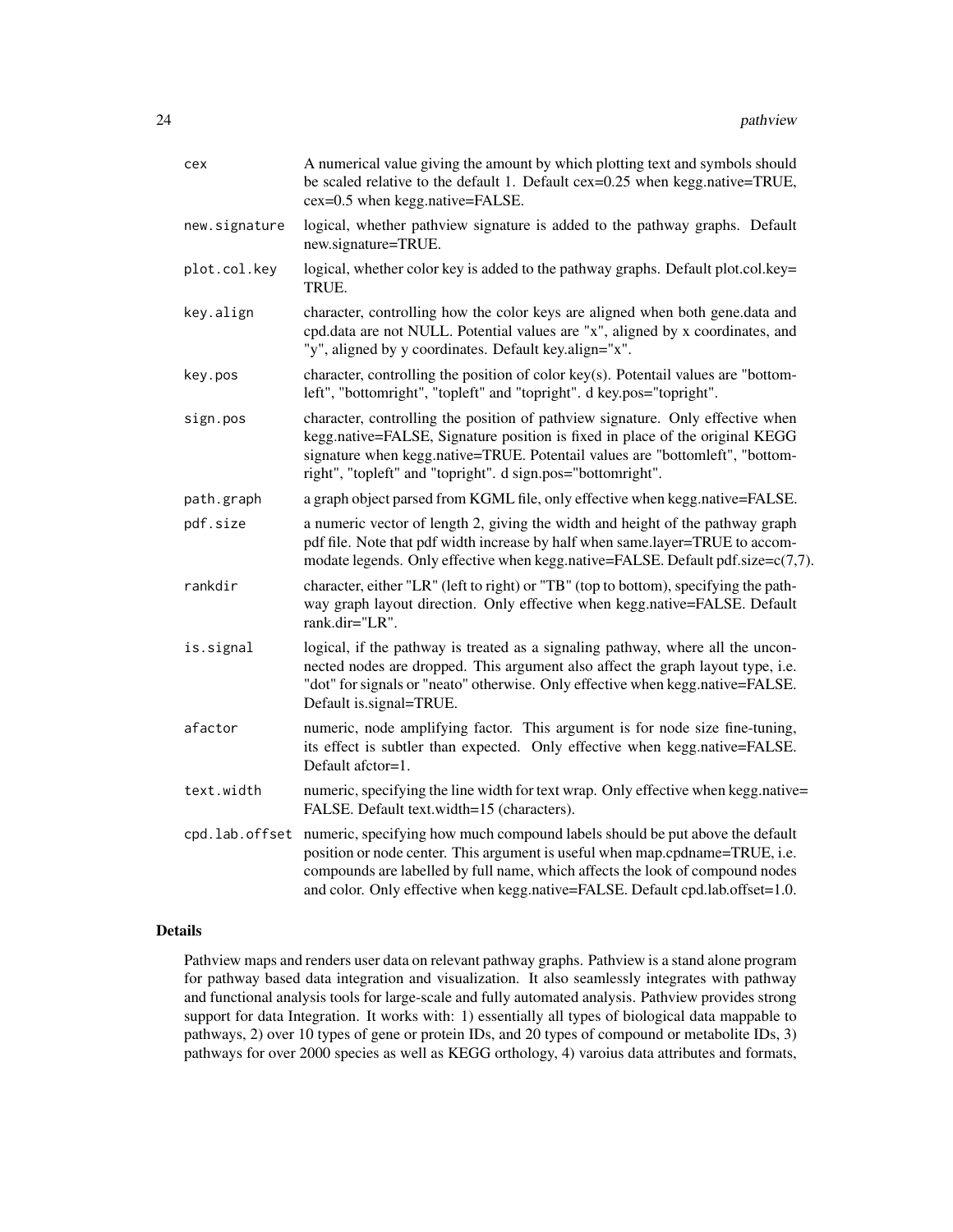#### <span id="page-24-0"></span>pathview 25

i.e. continuous/discrete data, matrices/vectors, single/multiple samples etc. To see mappable external gene/protein IDs do: data(gene.idtype.list), to see mappable external compound related IDs do: data(rn.list); names(rn.list). Pathview generates both native KEGG view and Graphviz views for pathways. Currently only KEGG pathways are implemented. Hopefully, pathways from Reactome, NCI and other databases will be supported in the future.

#### Value

From viersion 1.9.3, pathview can accept either a single pathway or multiple pathway ids. The result returned by pathview function is a named list corresponding to the input pathway ids. Each element (for each pathway itself is a named list, with 2 elements ("plot.data.gene", "plot.data.cpd"). Both elements are data.frame or NULL depends on the corresponding input data gene.data and cpd.data. These data.frames record the plot data for mapped gene or compound nodes: rows are mapped genes/compounds, columns are:

| kegg.names    | standard KEGG IDs/Names for mapped nodes. It's Entrez Gene ID or KEGG<br>Compound Accessions.           |
|---------------|---------------------------------------------------------------------------------------------------------|
| labels        | Node labels to be used when needed.                                                                     |
| all.mapped    | All molecule (gene or compound) IDs mapped to this node.                                                |
| type          | node type, currently 4 types are supported: "gene", "enzyme", "compound" and<br>"ortholog".             |
| X             | x coordinate in the original KEGG pathway graph.                                                        |
| y             | y coordinate in the original KEGG pathway graph.                                                        |
| width         | node width in the original KEGG pathway graph.                                                          |
| height        | node height in the original KEGG pathway graph.                                                         |
| other columns | columns of the mapped gene/compound data and corresponding pseudo-color<br>codes for individual samples |
|               |                                                                                                         |

The results returned by keggview.native and codekeggview.graph are both a list of graph plotting parameters. These are not intended to be used externally.

#### Author(s)

Weijun Luo <luo\_weijun@yahoo.com>

#### References

Luo, W. and Brouwer, C., Pathview: an R/Bioconductor package for pathway based data integration and visualization. Bioinformatics, 2013, 29(14): 1830-1831, doi: 10.1093/bioinformatics/btt285

#### See Also

[download.kegg](#page-6-1) the downloader, [node.info](#page-15-1) the parser, [node.map](#page-17-1) and [node.color](#page-13-1) the mapper.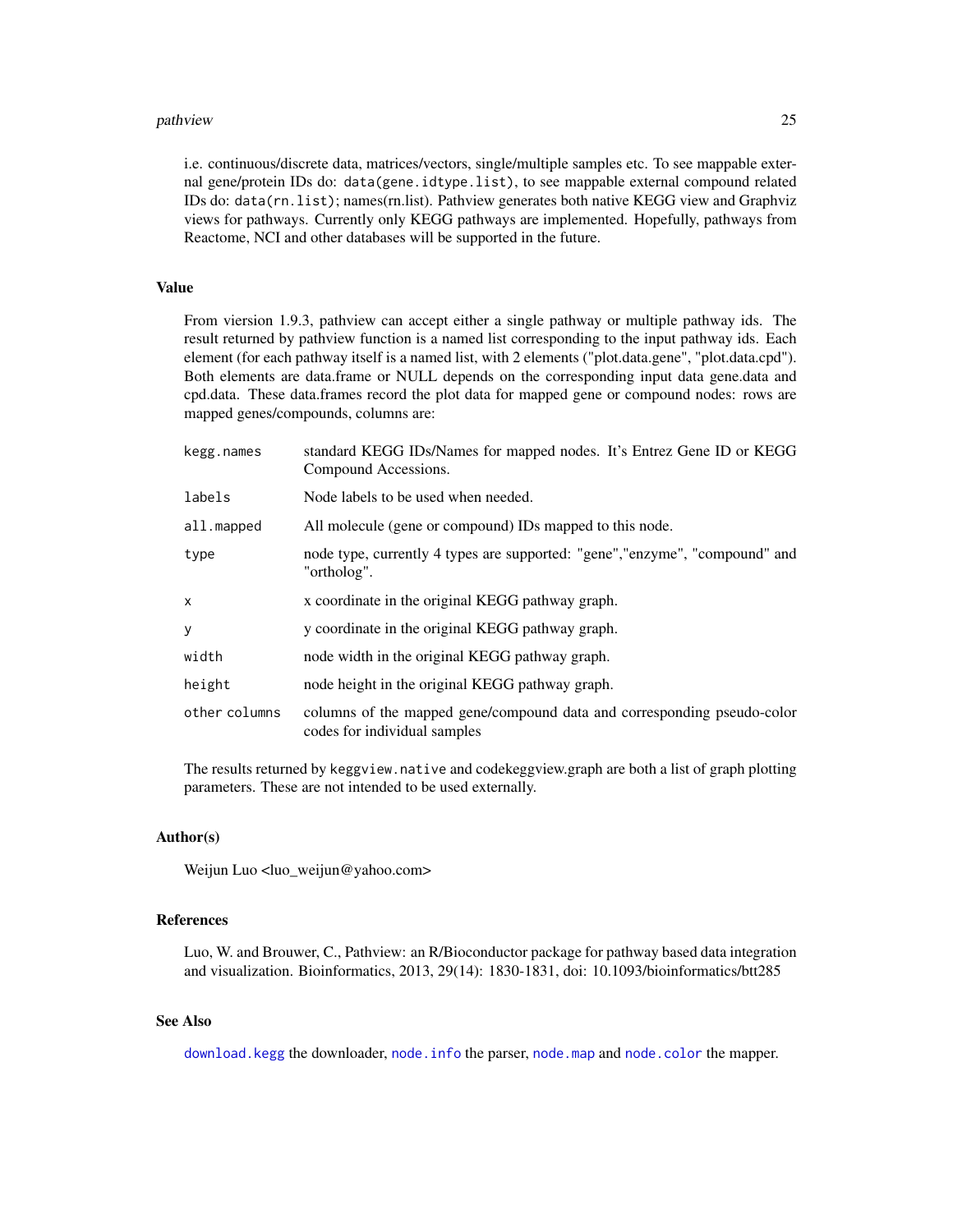#### Examples

```
#load data
data(gse16873.d)
data(demo.paths)
#KEGG view: gene data only
i \leq 1pv.out \leq pathview(gene.data = gse16873.d[, 1], pathway.id =
demo.paths$sel.paths[i], species = "hsa", out.suffix = "gse16873",
kegg.native = TRUE)
str(pv.out)
head(pv.out$plot.data.gene)
#result PNG file in current directory
#Graphviz view: gene data only
pv.out \leq pathview(gene.data = gse16873.d[, 1], pathway.id =
demo.paths$sel.paths[i], species = "hsa", out.suffix = "gse16873",
kegg.native = FALSE, sign.pos = demo.paths$spos[i])
#result PDF file in current directory
#KEGG view: both gene and compound data
sim.cpd.data=sim.mol.data(mol.type="cpd", nmol=3000)
i \leq -3print(demo.paths$sel.paths[i])
pv.out <- pathview(gene.data = gse16873.d[, 1], cpd.data = sim.cpd.data,
pathway.id = demo.paths$sel.paths[i], species = "hsa", out.suffix =
"gse16873.cpd", keys.align = "y", kegg.native = TRUE, key.pos = demo.paths$kpos1[i])
str(pv.out)
head(pv.out$plot.data.cpd)
#multiple states in one graph
set.seed(10)
sim.cpd.data2 = matrix(sample(sim.cpd.data, 18000,
    replace = TRUE), ncol = 6)
pv.out \leq pathview(gene.data = gse16873.d[, 1:3],
    cpd.data = sim.cpd.data2[, 1:2], pathway.id = demo.paths$sel.path5[i],species = "hsa", out.suffix = "gse16873.cpd.3-2s", keys.align = "y",
    kegg.native = TRUE, match.data = FALSE, multi.state = TRUE, same.layer = TRUE)
str(pv.out)
head(pv.out$plot.data.cpd)
#result PNG file in current directory
##more examples of pathview usages are shown in the vignette.
```
<span id="page-25-0"></span>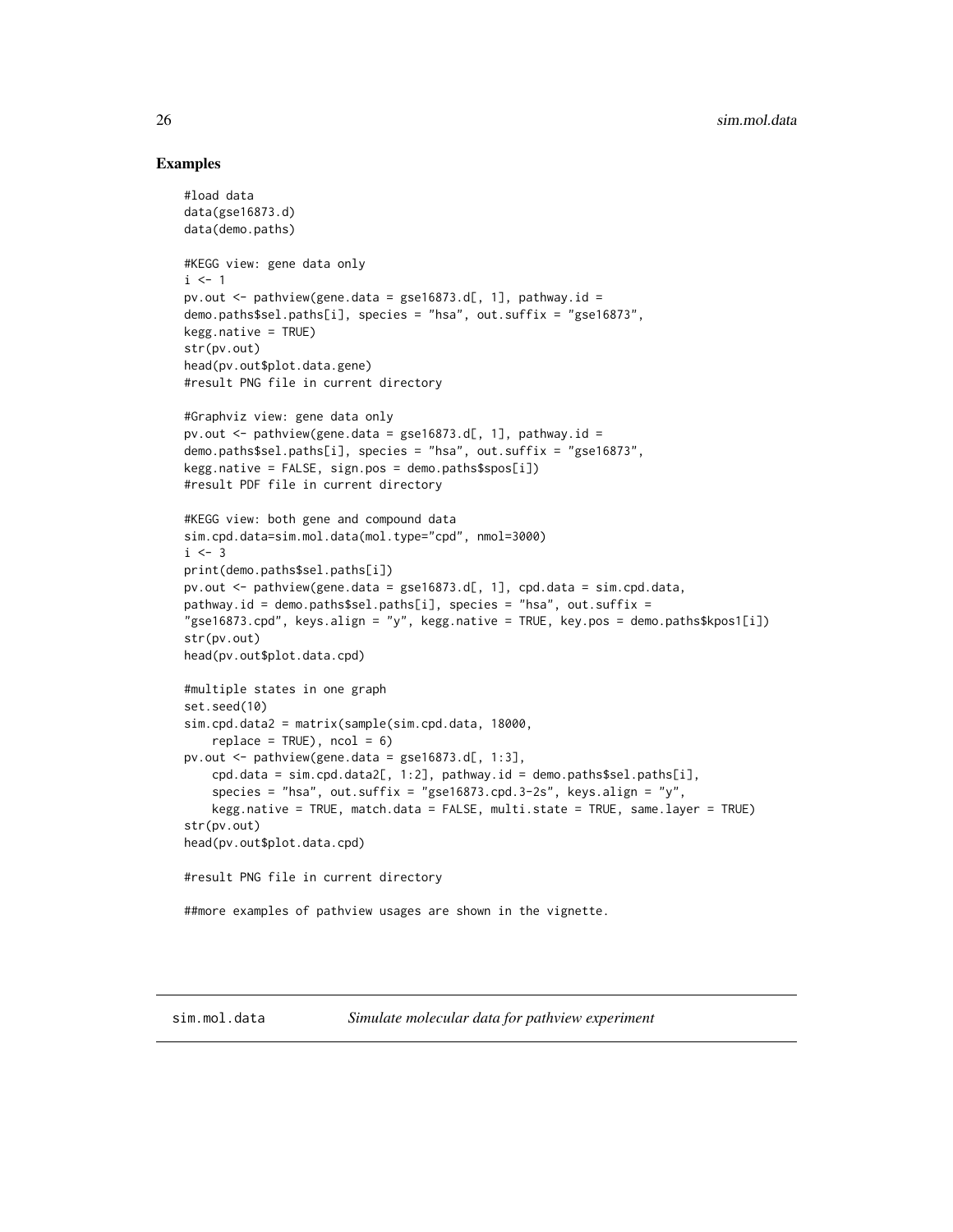#### sim.mol.data 27

#### Description

The molecular data simulator generates either gene.data or cpd.data of different ID types, molecule numbers, sample sizes, either continuous or discrete.

#### Usage

```
sim.mol.data(mol.type = c("gene", "gene.ko", "cpd")[1], id.type = NULL,
species="hsa", discrete = FALSE, nmol = 1000, nexp = 1, rand.seed=100)
```
#### Arguments

| mol.type  | character of length 1, specifing the molecular type, either "gene" (including tran-<br>scripts, proteins), or "gene.ko" (KEGG ortholog genes, as defined in KEGG or-<br>tholog pathways), or "cpd" (including metabolites, glycans, drugs). Note that<br>KEGG ortholog gene are considered "gene" in function pathview. Default<br>mol.type="gene".                                                                                                                                                                                                             |
|-----------|-----------------------------------------------------------------------------------------------------------------------------------------------------------------------------------------------------------------------------------------------------------------------------------------------------------------------------------------------------------------------------------------------------------------------------------------------------------------------------------------------------------------------------------------------------------------|
| id.type   | character of length 1, the molecular ID type. When mol.type="gene", proper<br>ID types include "KEGG" and "ENTREZ" (Entrez Gene). Multiple other ID<br>types are also valid When species is among 19 major species fully annotated in<br>Bioconductor, e.g. "hsa" (human), "mmu" (mouse) etc, check:                                                                                                                                                                                                                                                            |
|           | data(gene.idtype.bods); gene.idtype.bods for other valid ID types. When<br>mol.type="cpd", check data(cpd.simtypes); cpd.simtypes for valid ID types.<br>Default id.type=NULL, then "Entrez" and "KEGG COMPOUND accession"<br>will be assumed for mol.type $=$ "gene" or "cpd".                                                                                                                                                                                                                                                                                 |
| species   | character, either the kegg code, scientific name or the common name of the tar-<br>get species. This is only effective when mol.type = "gene". Setting species=" $ko$ "<br>is equilvalent to mol.type="gene.ko". Default species="hsa", equivalent to ei-<br>ther "Homo sapiens" (scientific name) or "human" (common name). Gene data<br>id.type has multiple other choices for 19 major research species, for details do:<br>data(gene.idtype.bods); gene.idtype.bods. When other species are spec-<br>ified, gene id.type is limited to "KEGG" and "ENTREZ". |
| discrete  | logical, whether to generate discrete or continuous data. d discrete=FALSE,<br>otherwise, mol.data will be a charactor vector of molecular IDs.                                                                                                                                                                                                                                                                                                                                                                                                                 |
| nmod      | integer, the target number of different molecules. Note that the specified id.type<br>may not have as many different IDs as nmol. In this case, all IDs of id.type are<br>used.                                                                                                                                                                                                                                                                                                                                                                                 |
| nexp      | integer, the sample size or the number of columns in the result simulated data.                                                                                                                                                                                                                                                                                                                                                                                                                                                                                 |
| rand.seed | numeric of length 1, the seed number to start the random sampling process.<br>This argumemnt makes the simulation reproducible as long as its value keeps<br>the same. Default rand.seed=100.                                                                                                                                                                                                                                                                                                                                                                   |
|           |                                                                                                                                                                                                                                                                                                                                                                                                                                                                                                                                                                 |

### Details

This function is written mainly for simulation or experiment with pathview package. With the simulated molecular data, you may check whether and how pathview works for molecular data of different types, IDs, format or sample sizes etc. You may also generate both gene.data and cpd.data and check data pathway based integration with pathview.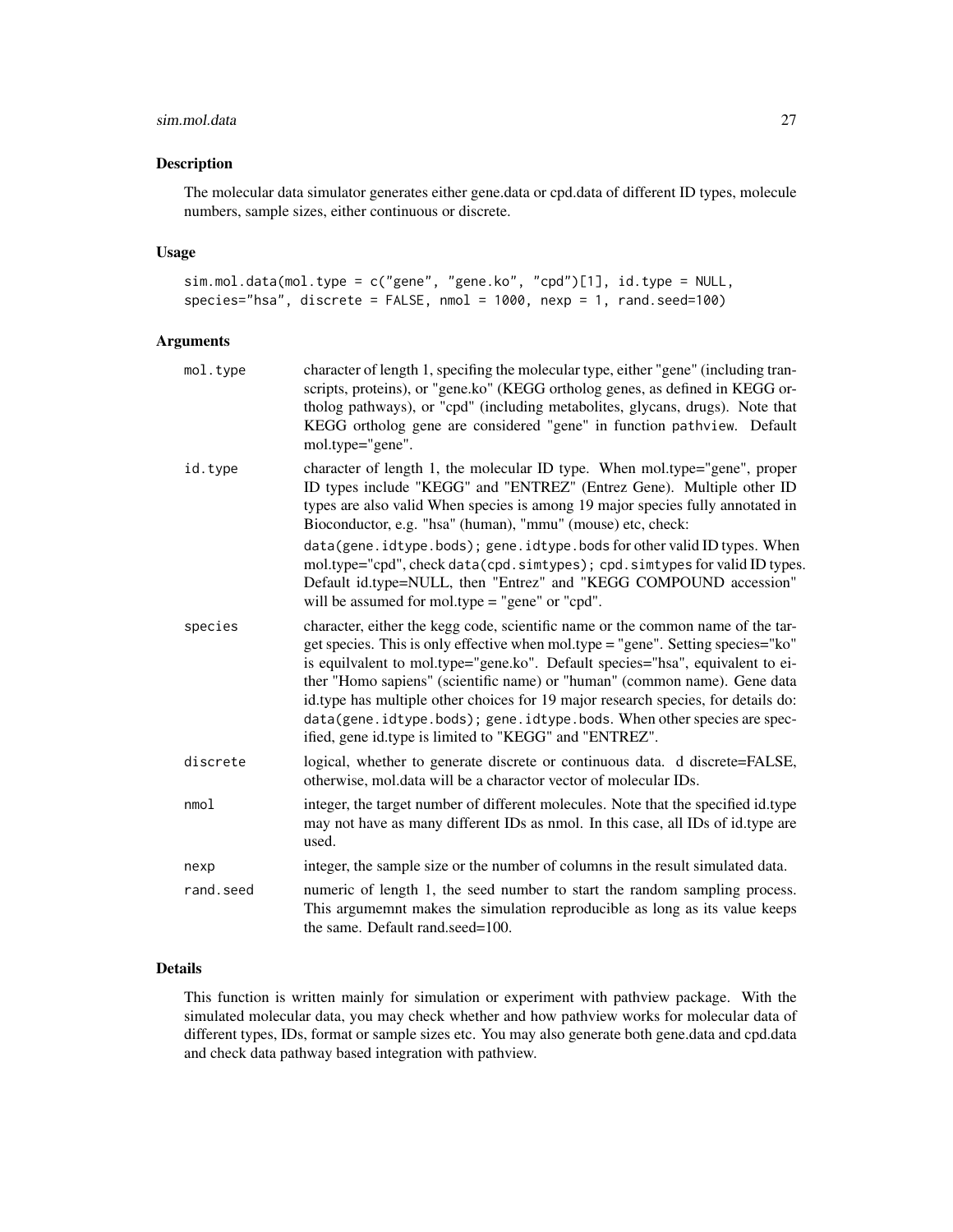#### Value

either vector (single sample) or a matrix-like data (multiple sample), depends on the value of nexp. Vector should be numeric with molecular IDs as names or it may also be character of molecular IDs depending on the value of discrete. Matrix-like data structure has molecules as rows and samples as columns. Row names should be molecular IDs.

This returned data can be used directly as gene.data or cpd.data input of pathview main function.

#### Author(s)

Weijun Luo <luo\_weijun@yahoo.com>

#### References

Luo, W. and Brouwer, C., Pathview: an R/Bioconductor package for pathway based data integration and visualization. Bioinformatics, 2013, 29(14): 1830-1831, doi: 10.1093/bioinformatics/btt285

#### See Also

[node.map](#page-17-1) the node data mapper function. [mol.sum](#page-11-1) the auxillary molecular data mapper, [id2eg](#page-7-2), [cpd2kegg](#page-4-1) etc the auxillary molecular ID mappers, [pathview](#page-19-1) the main function,

#### Examples

```
#continuous compound data
cpd.data.c=sim.mol.data(mol.type="cpd", nmol=3000)
#discrete compound data
cpd.data.d=sim.mol.data(mol.type="cpd", nmol=3000, discrete=TRUE)
head(cpd.data.c)
head(cpd.data.d)
#continuous compound data named with "CAS Registry Number"
cpd.cas <- sim.mol.data(mol.type = "cpd", id.type = "CAS Registry Number", nmol = 10000)
#gene data with two samples
gene.data.2=sim.mol.data(mol.type="gene", nmol=1000, nexp=2)
head(gene.data.2)
#KEGG ortholog gene data
```

```
ko.data=sim.mol.data(mol.type="gene.ko", nmol=5000)
```
wordwrap *Wrap or break strings into lines of specified width*

#### **Description**

strfit does hard wrapping, i.e. break within long words, wordwrap is a wrapper of strfit but also provides soft wrapping option, i.e. break only between words, and keep long words intact.

<span id="page-27-0"></span>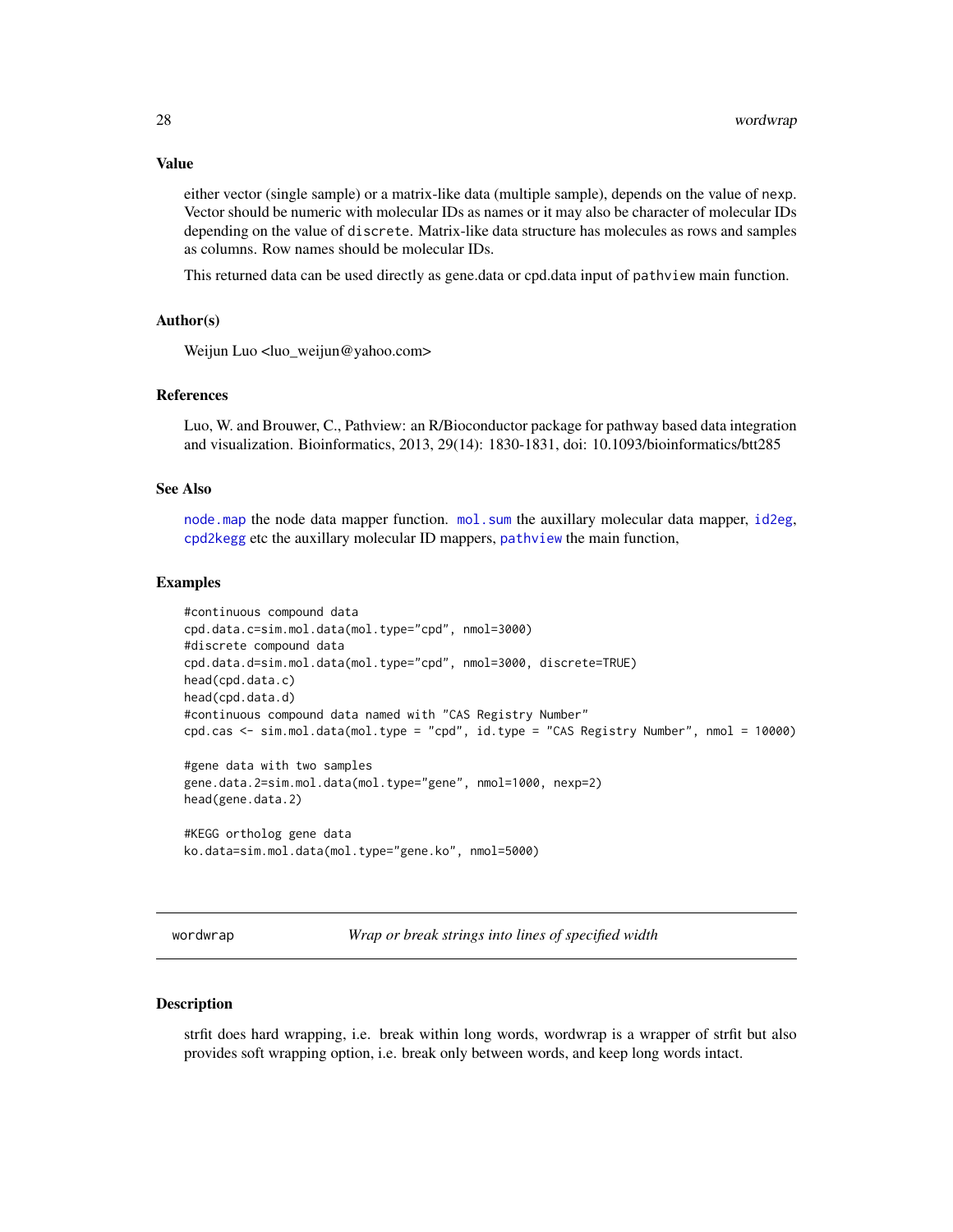#### wordwrap 29

#### Usage

wordwrap(s, width =  $20$ , break.word =  $FALSE$ ) strfit(s, width = 20)

#### Arguments

| S          | character, strings to be wrapped or broken down.                                                                                                                                                                               |
|------------|--------------------------------------------------------------------------------------------------------------------------------------------------------------------------------------------------------------------------------|
| width      | integer, target line width in terms of number of characters. d width=20.                                                                                                                                                       |
| break.word | logical, whether to break within words or only between words as to fit the line<br>width. Default break.word=FALSE, i.e. keep words intact and only break be-<br>tween words. Therefore, some line may exceed the width limit. |

#### Details

These functions are called as to wrap long node labels into shorter lines on pathway graphs in keggview.graph function (when keggview.native=FALSE). They are equally useful for wrapping long labels in other types of graphs or output formats.

#### Value

character of the same length of s except that each element has been wrapped softly or hardly.

#### Author(s)

Weijun Luo <luo\_weijun@yahoo.com>

#### References

Luo, W. and Brouwer, C., Pathview: an R/Bioconductor package for pathway based data integration and visualization. Bioinformatics, 2013, 29(14): 1830-1831, doi: 10.1093/bioinformatics/btt285

#### See Also

strwrap in R base.

#### Examples

```
long.str="(S)-Methylmalonate semialdehyde"
wr1=wordwrap(long.str, width=15)
#long word intact
cat(wr1, sep="\n")
wr2=strfit(long.str, width=15)
#long word split
cat(wr2, sep="\n")
```